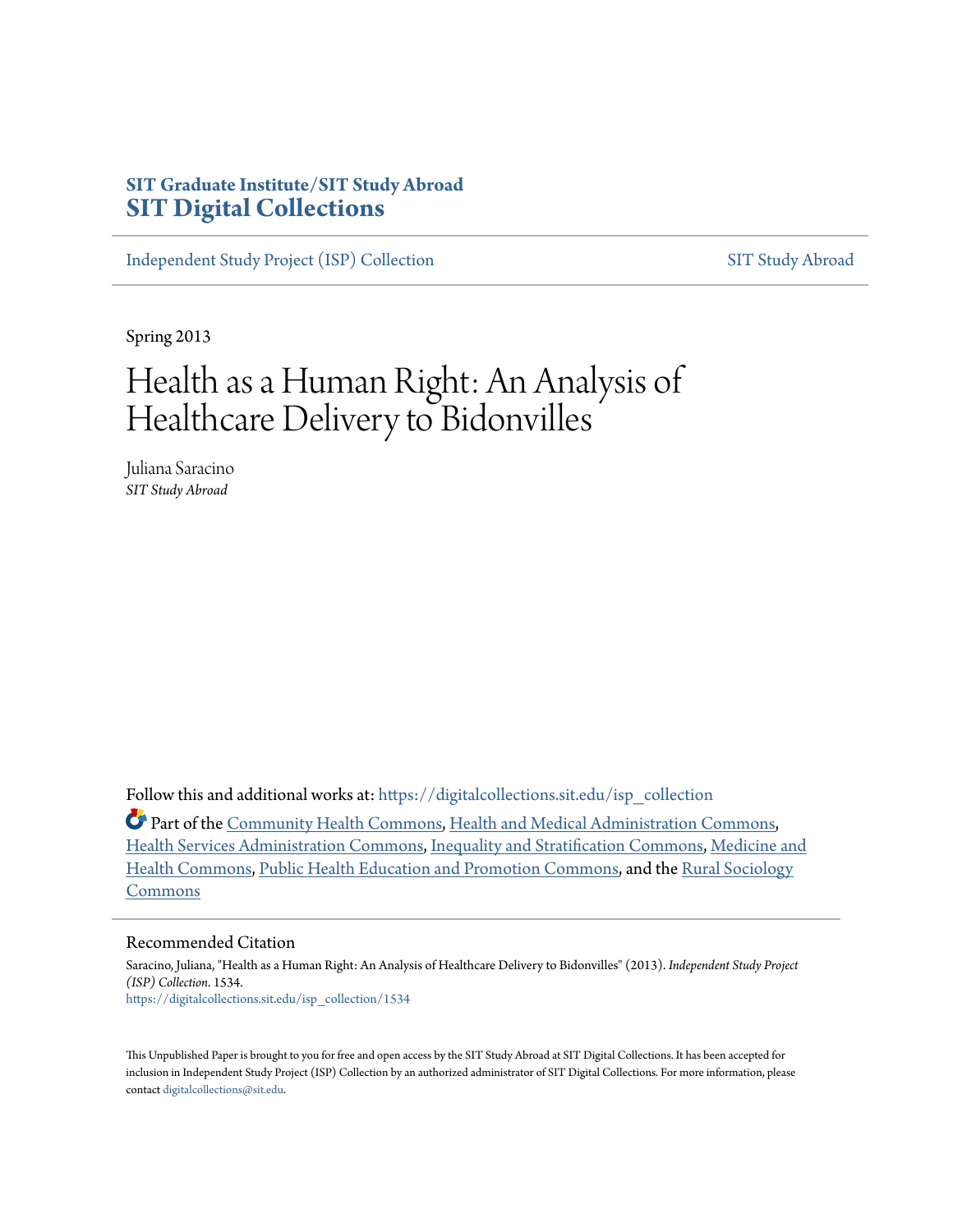## Health as a Human Right: An Analysis of Healthcare Delivery to Bidonvilles Saracino, Juliana

Academic Directors: Moudden, Abdelhay and Belghazi, Taieb Advisor: Hassar, Mohammed

> University of North Carolina at Chapel Hill Global Studies: Health and Environment/Africa

Rabat-Salé, Morocco Submitted in partial fulfillment of the requirements of SIT Multiculturalism and Human Rights, SIT Study Abroad, Spring 2013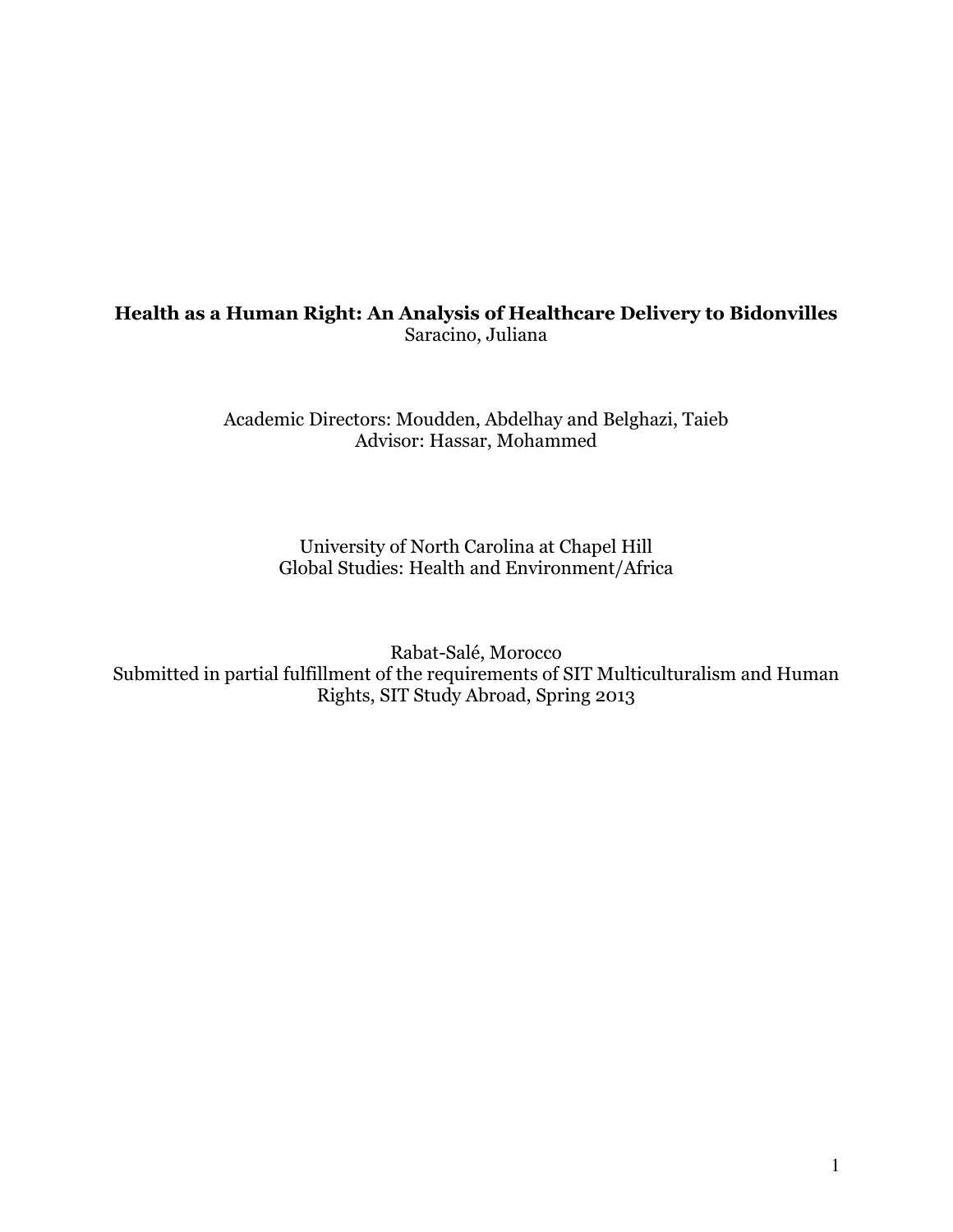## TABLE OF CONTENTS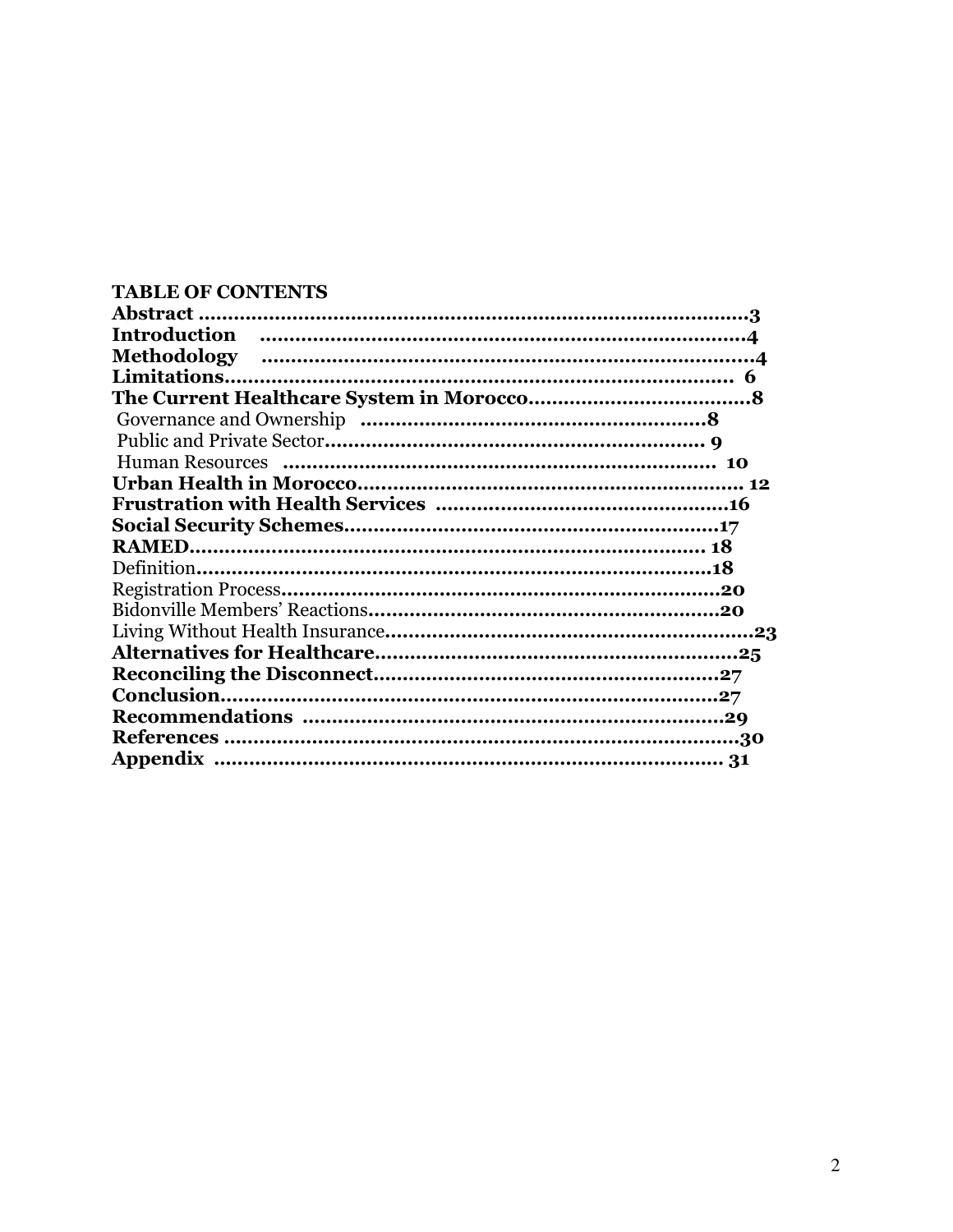#### ABSTRACT

Morocco is often characterized by its diverse geographical elements such as deserts, waterfalls, mountains, and beachfronts, but an element that Morocco may not be as proud of yet can be found throughout the country is the bidonville. These small communities that tend to compose sub-sections of major cities host an astonishing number of the urban poor who are forced to live in compromised health and social stigma. Through an investigation of the bidonville dwellers' experiences with the heath care services, this paper attempts to assess the relationship between the Moroccan healthcare system and the marginalized people it endeavors to, but instead fails to, protect. The purpose of this research is to also show how a socio-spatial element, like life in a bidonville, determines the level of personal health and also informs health choices. The results illuminate the disconnect between those that offer healthcare and those that are in dire need of it. This study will hopefully aid in bridging the gap between the relatively ineffective government social services and the people who struggle to access them.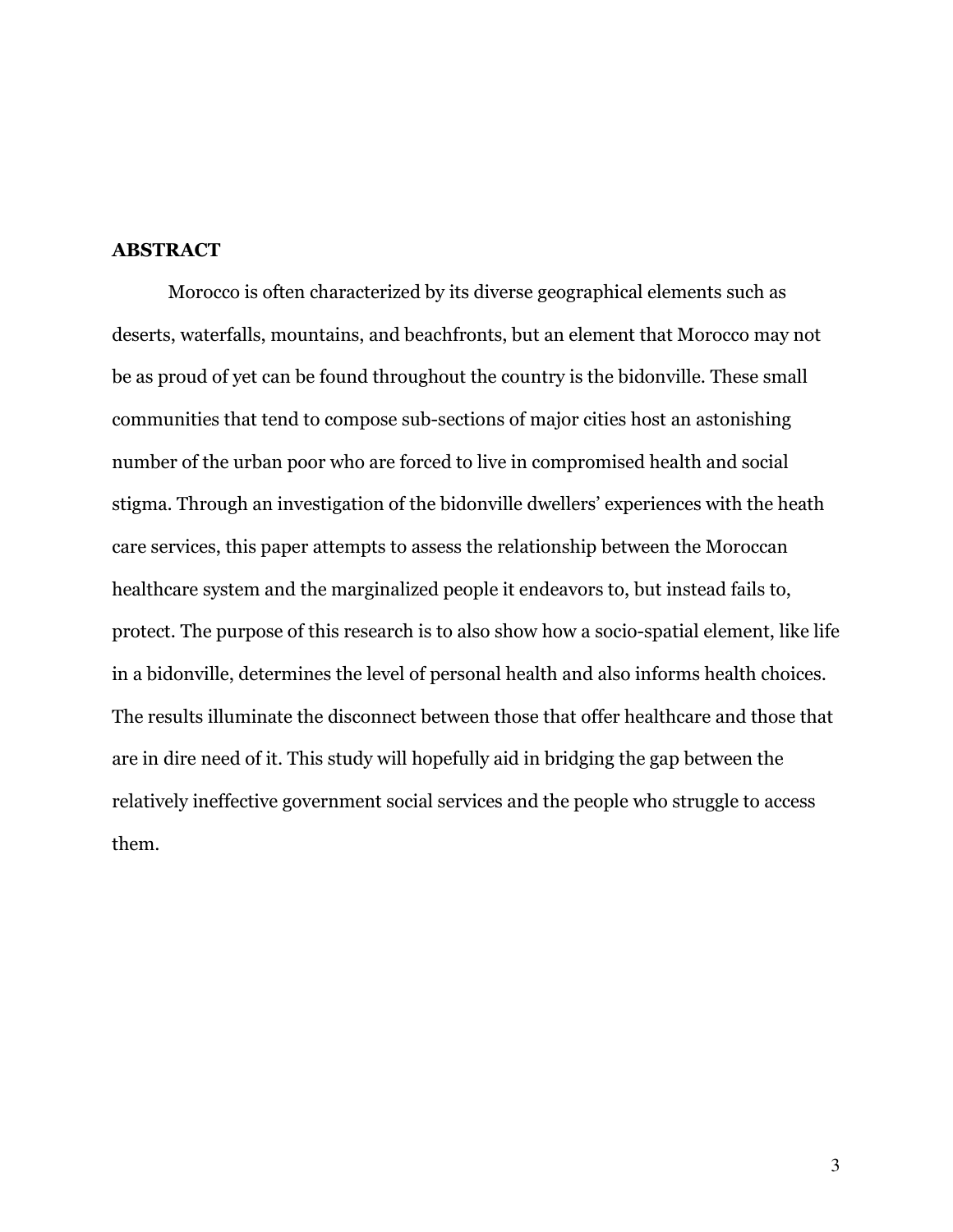#### INTRODUCTION

"Bi saha", a Darija saying that positively punctuates daily encounters in Morocco, translates as "To your health." It is clear that good health is prioritized in Moroccan culture; however, to what extent each social class has the capacity to protect its health depends highly on what social services are available, and more importantly, affordable. Though the government has been making a concerted effort in the last decade to ameliorate the public health system, some initiatives are mostly tainted with corruption or are not appropriate to repair the health inequity that is so apparent in urban areas.

What began as an investigation of health experiences in multiple bidonvilles evolved into a critique about social security and healthcare service delivery. Years of neglect and mistreatment of bidonville dwellers has bred feelings of distrust and disappointment in the government. Although these populations are eligible for the recently generalized medical insurance plan engineered to benefit them, most are still excluded from access or are wary to utilize it. Discussions with the inhabitants of Douar al Koura, Tabriquet, and Sahb al-Kaid bidonvilles illuminated their compromised health and human rights. This research will hopefully put a premium on the Moroccan government to execute better health service reforms for its citizens.

#### METHODOLOGY

The primary goal of this research was to determine how successfully the Moroccan healthcare system caters to the vulnerable populations in urban areas. Therefore, it was necessary to conduct interviews with members who work in the health care system as well as those who purportedly benefit from it. The majority of the following research is comprised of informal interviews with bidonville inhabitants,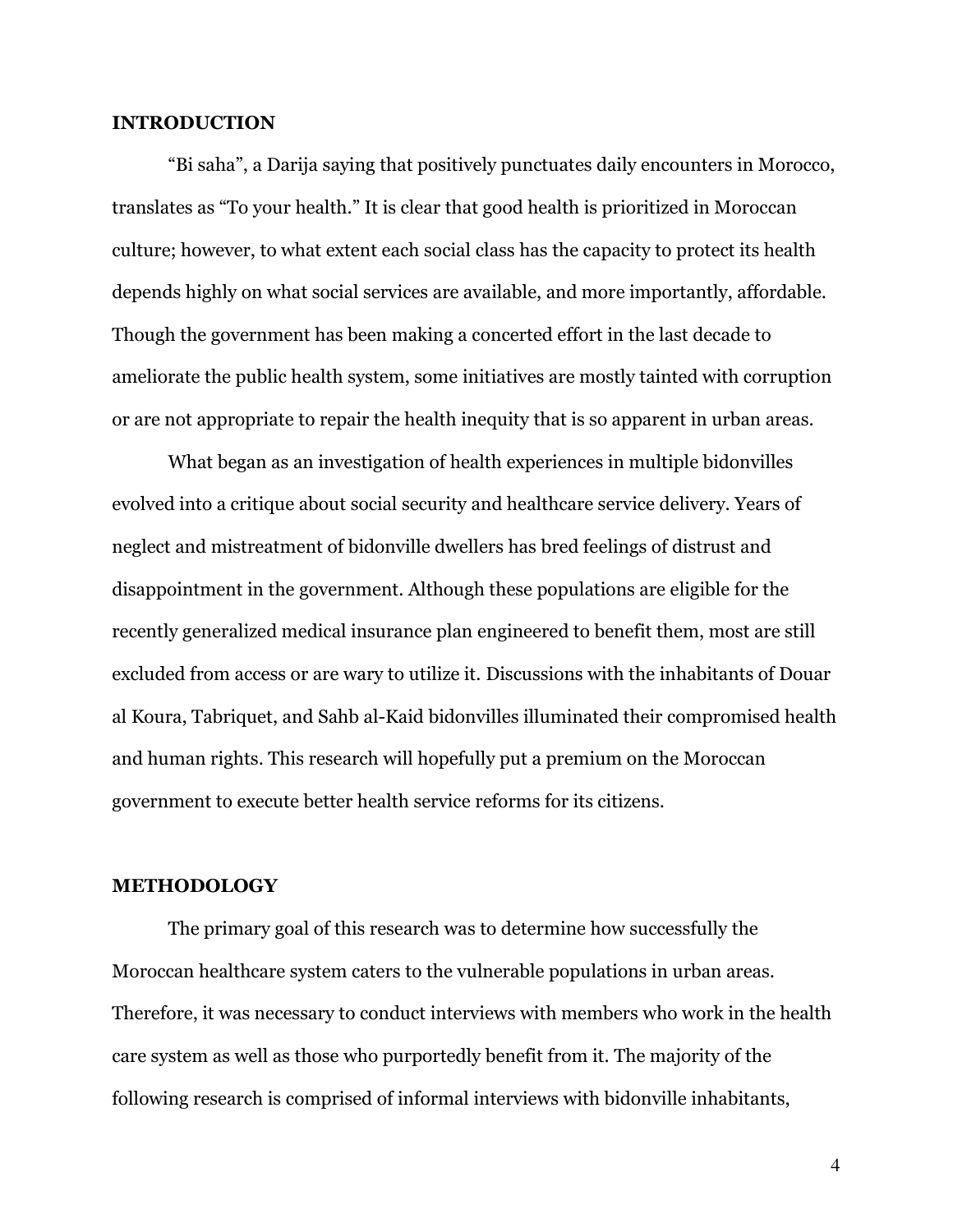hospital employees, and key informants. Participant observation also offered insight but is regarded as less valid, because as an onlooker, I made assumptions that were never confirmed as correct. The majority of my interviews were conducted in the Rabat-Salé region. I chose to observe at four bidonvilles and conduct interviews at three; I conducted participant observation at Maternité Soussi hospital and Moulay Youssef, but received most information from Moulay Youssef employees.

When interviewing about health experiences in the bidonvilles, my original intention was to include a gender-diverse sample; however, depending on the time of day, sometimes women were more available and more willing to speak. Precautions to protect their identity were taken by introducing the reason for interviewing, explaining my identity, and verbally agreeing that names would not be used nor would photos be taken. To further ensure confidentiality, any names have been altered in order to maintain confidentiality. My interview sample was somewhat targeted, but often the best stories came from those who I did not approach directly. In other words, the snowball method played a large role--my translator and I approached one person, and once the interview was complete, he or she led us to a new person to interview. Different methods were used to record interviews, depending on the place, person, and translator. In the bidonvilles, a male translator was necessary for both Darija and for security. Bidonville interviews were recorded by note taking, and in one case, with both a recorder and note taking in order to capture the voices of all women who gathered in one setting to share their stories. Although skeptical that this medium might hinder the authenticity of the interviews, I was surprised to find that women encouraged me to record as they focused on the dialogue that my translators initiated with ease.

A stark contrast from the emotionally charged conversations with bidonville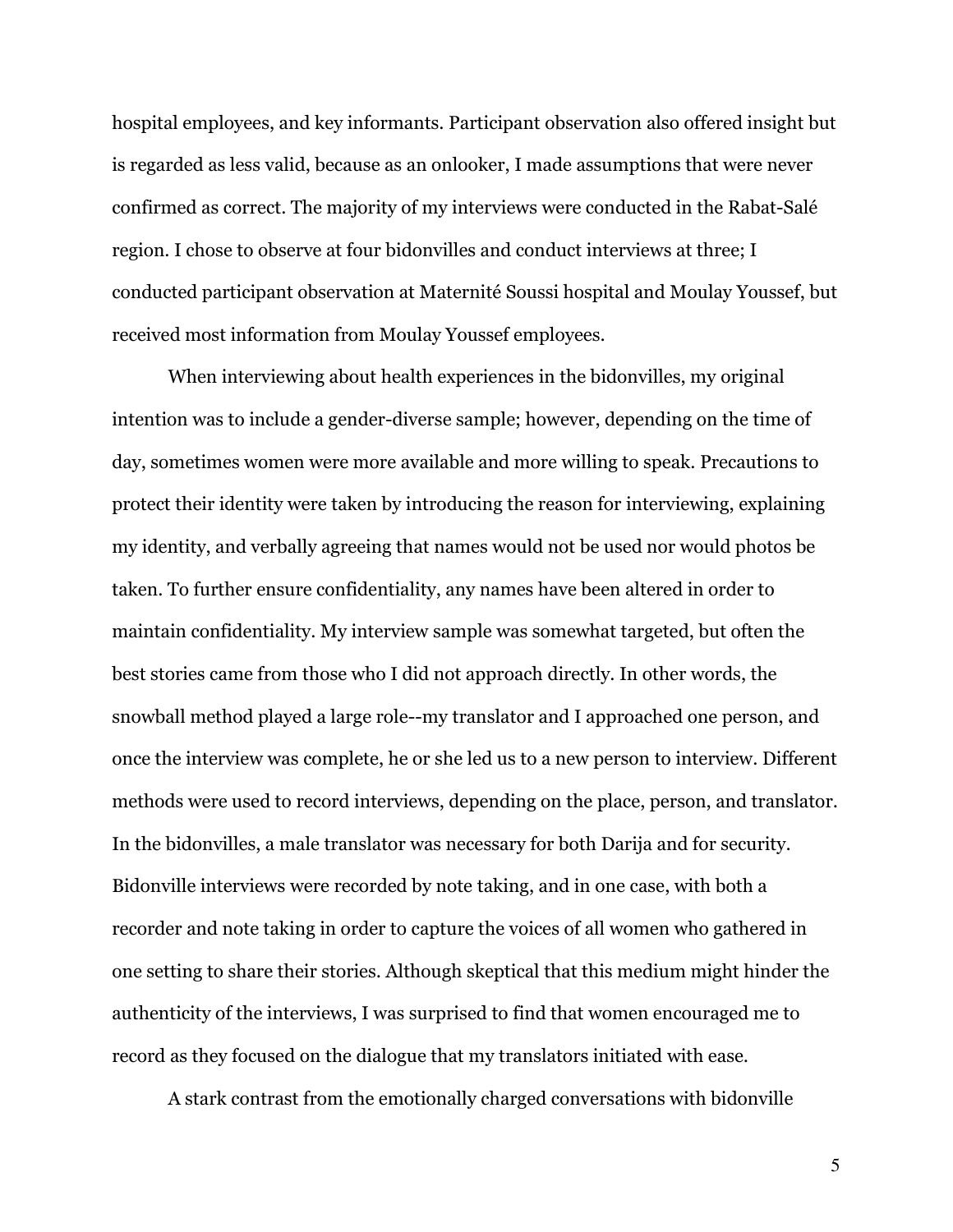members, interviews with hospital administration employees provided invaluable information about health care options available to the vulnerable populations with whom I spent time. At the hospitals, all communication was in French because no translator was present. It was both interesting and challenging to gather information from both perspectives since each contingent engages in completely different relationships with the Moroccan healthcare system.

Furthermore, academic readings supplemented field research for the purpose of locating objective information about the realities of Morocco's overall health, urban health, and the healthcare system. Key informants also played a role in offering objective information about bidonvilles and Morocco's healthcare system, and these interviews were conducted in English through the medium of note-taking.

#### LIMITATIONS

Most limitations for this project stemmed from the allotted time. If possible, it would have been best to include more bidonvilles in less fortunate areas. Because Rabat is known for having comparably less bidonvilles, I feel that I did not get an encompassing sample of the country's situation. I can only speculate what other shantytown situations must be like, and if Rabat is a major leader in healthcare, I can assume that situations are more dire in other areas.

Often times I was limited by the language barrier; without a translator, it was difficult to communicate my questions, and I may not have reached full understanding of what my interviewee hoped to convey. There is always risk of misinterpretation, even with a translator present. In other words, when translating bidonville members' stories into English, often summaries were given instead of exact wording, and perhaps that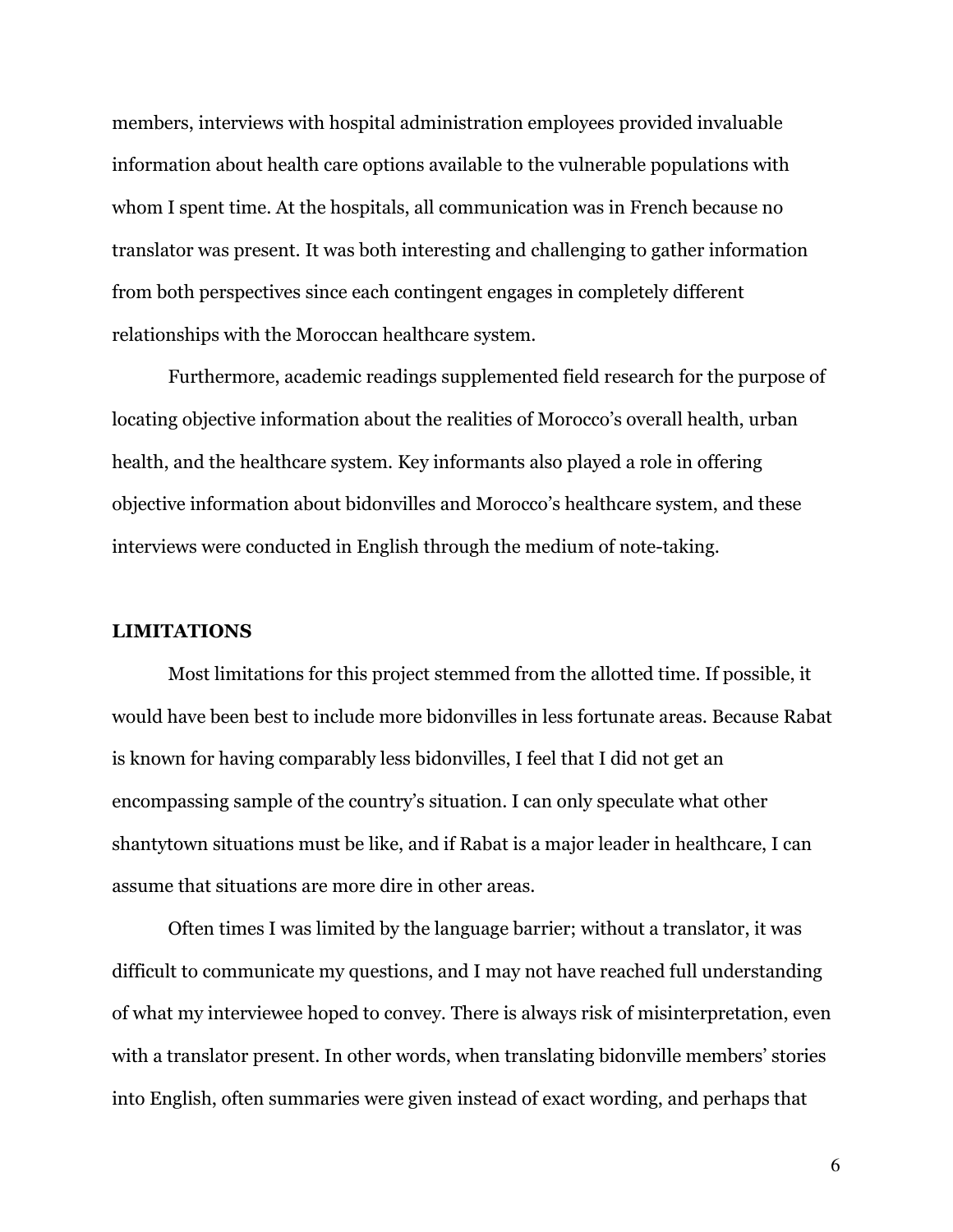resulted in the loss of key facts. With regards to interviewing, it was challenging not to project the answers onto the interviewee; I knew what I endeavored to know, and so sometimes my questions were targeted to retrieve an answer instead of letting stories take their own shape.

Gaps in academic understanding persisted as well; because of time and availability, it was difficult to meet with experts who could inform me about the truth of government functionality and other factors at play. If more time were available for this project, I would have explored organizational and political influence in the bidonvilles in greater detail, but it was difficult to locate any political party or organization that worked directly in those areas.

There was always the risk of danger—a research opportunity in Tangier was rendered impractical because of factors beyond my control. Finally, research was slow because it seemed that members of this area were wary to conduct research in the bidonvilles, and so this inaccessibility strengthens the case that a divide exists between the bidonville populations and the rest of society, and perhaps it is integral to break those barriers and consequent stigmas in order to effect change.

I believe that this paper in its totality does not reflect the quality of my research experience, as I conducted the most valuable interviews four days prior to the due date and could have expanded even more if time permitted. I would have liked to experiment more with the content of my questions. In other words, I asked about perceptions and experience with pain, HIV/AIDS, tuberculosis, and sexual health options, but answers were not efficient enough to speculate any conclusion from them.

Also, I could never know the true burden of diseases in these bidonvilles even though I originally intended to make that discovery. For example, each bidonville had a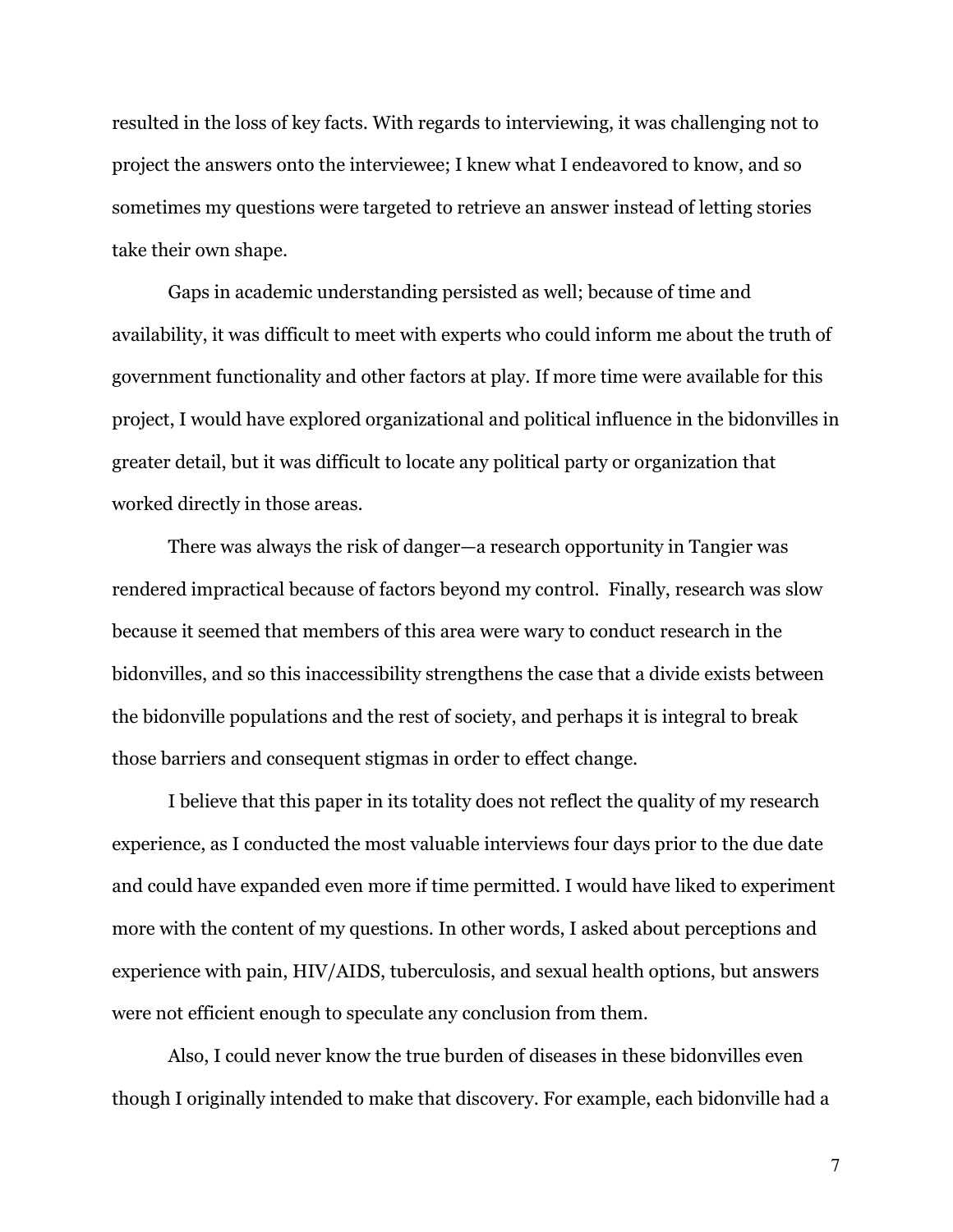communal, make-shift water source provided by REDAL; it is essentially a large stone structure with a plastic pipe that distributed the water. After observing, I made friendly, informal conversation with those that gathered around the source to wash a dish, wash clothes, or fill up a glass, and I inquired if they ever got sick from the water. Each person was adamant that they were satisfied with the water, and I did not know if they were withholding information, as if they were wary that I was investigating a topic that could endanger their opinion. In hindsight, that question was biased because I had previous knowledge of poor sanitation and water services in bidonvilles at large. There was also no way that I could have determined the burden of water-borne diseases from a question and sample size used in this project.

#### The current healthcare system

To understand why it is so difficult for marginalized populations to access health care services, it is first necessary to clarify the composition of the Moroccan healthcare system.

#### Governance and Ownership

Health services in Morocco widely proliferated after gaining independence from French colonialism in 1956. The public sector is the largest domain, offering free services to Moroccans. The State is a key player for these services, as it serves as the primary financer, administer, and provider of healthcare<sup>1</sup>. The Ministry of Health also plays a major role; it is in charge of the Basic Health Care Network, or the combined total of 2,552 health facilities that offer both curative and preventive care<sup>2</sup>, the Hospital

 1 Hassar, Mohammed. 2010. Morocco Health Facts. Powerpoint.

<sup>&</sup>lt;sup>2</sup> WHO. Country Cooperation Strategy for WHO and Morocco 2008-2013. 2009. Pg. 13.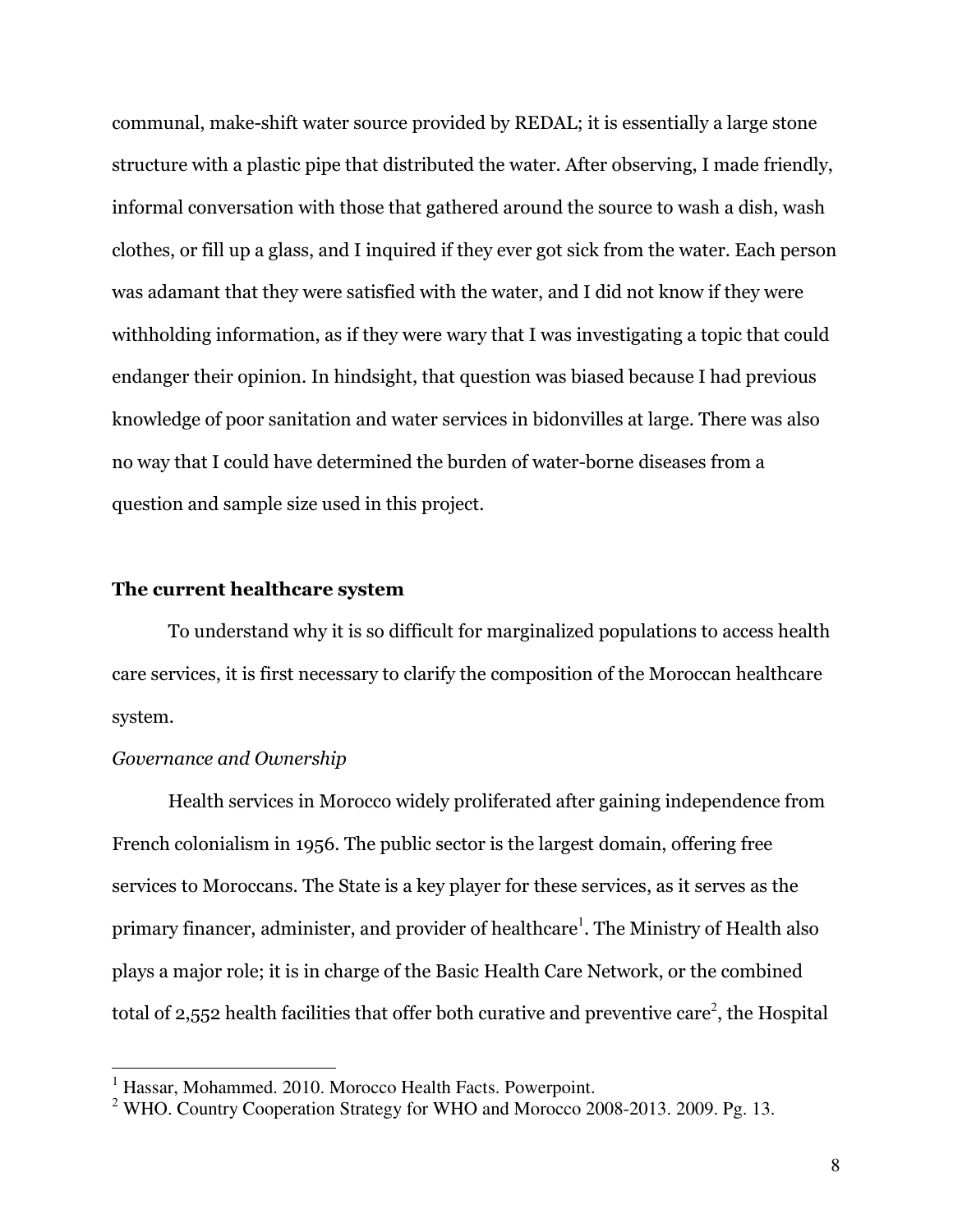Network, or the major hospitals found in the major cities of Rabat, Casablanca, Marrakesh, Fes, and Oujda $^3$ , and the national institutes and laboratories. The Ministry of Health is also the primary employer of physicians for these units. According to Dr. Hassar, physicians comprised nineteen percent of the Ministry of Health staff as of 2010. The private sector has developed independently, but offers beneficial services to Moroccan citizens, with high technology equipment.

#### Public and Private Sector

It is necessary to distinguish between public and private systems of healthcare in Morocco. The public health sector caters to members who employ the services of the previously mentioned Basic Health Care Network and the Hospital Network. The sector is not-for-profit because it contains facilities that operate under mutual benefit insurance plans.<sup>4</sup> In the public sector, primary healthcare can be found in clinics, urban and rural health centers, and local hospitals in rural districts. At a secondary level, there exist provincial and prefectural hospitals. The tertiary level of care is comprised of regional hospital centers. Finally, university hospital centers, referred to as C.H.U, are found in the five major cities, and in the Rabat-Salé region alone, ten hospitals comprise this fourth level, under the name of Centre Hospitalier Ibn Sina.

Because the members in my interview sample are not involved with the private sector, research has been excluded for this particular study, but it is still pertinent to explain its function relative to the public sector. Private healthcare is for-profit, as opposed to its public counterpart. Morocco possesses almost three hundred private

<sup>&</sup>lt;sup>3</sup> Mr. Bakkaly, Personal Interview. April 30, 2013.

<sup>4</sup> Hassar, Mohammed. 2010. Morocco Health Facts. Powerpoint.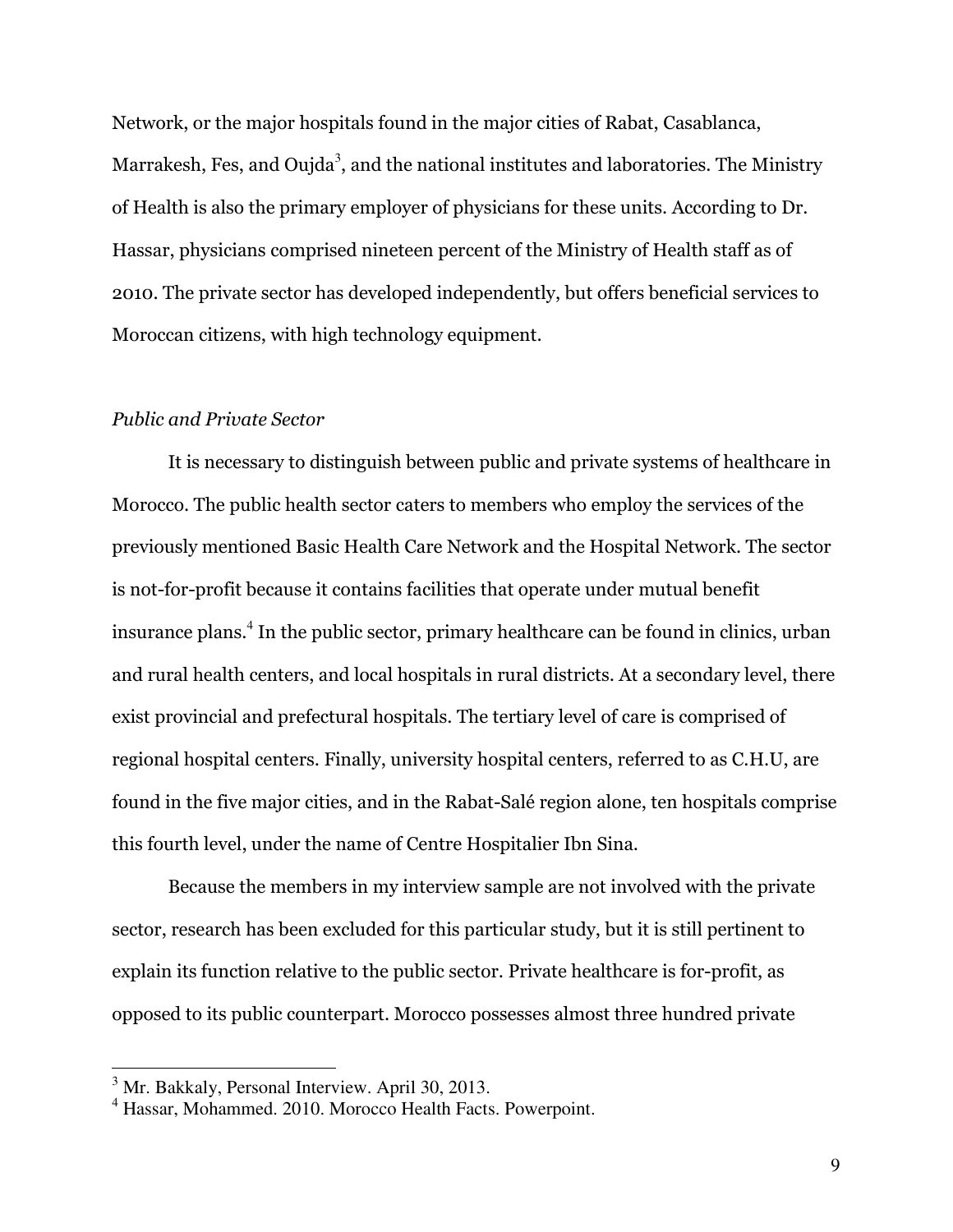healthcare facilities. It is interesting to note that about half of the private hospitals are concentrated in the regions that house the major cities of Rabat and Casablanca, and the other half are dispersed throughout the rest of the country. As well, the private sector struggles because it must compete with the public hospitals that offer social security services. Because it is common for private hospitals and clinics to be located in major urban areas, this conflicts with the financial demographic of its inhabitants. In other words, urban poor, especially those included in this research study, afford only public health services. Private sector facilities include medical offices and infirmaries on the primary level, specialist offices on the secondary level, and clinics on the tertiary level.

#### Human Resources

A major issue that detracts from the efficacy of services in both sectors is limited trained personnel. The World Health Organization lists Morocco as one of the fiftyseven countries experiencing critical shortages of human resources. To illustrate this, WHO provides the statistic, "the density of trained birth attendants is below 2.28 per 1000 population, WHO's critical staffing threshold".<sup>5</sup> It states that a major priority of health reform in Morocco should include increased staffing of the healthcare sector, and Dr. Hassar agrees that it is necessary to improve the training at basic and specialist levels.<sup>6</sup> Not only that, but it is necessary to redistribute healthcare personnel; most physicians and other human resources are concentrated in the Rabat and Casablanca regions, and Dr. Hassar states that The Ministry of Health creates no incentive for physicians in both the public and private sector so that they will practice in

 $\frac{1}{5}$  Who

<sup>6</sup> Hassar, Mohammed. Personal Interview. April 16, 2013.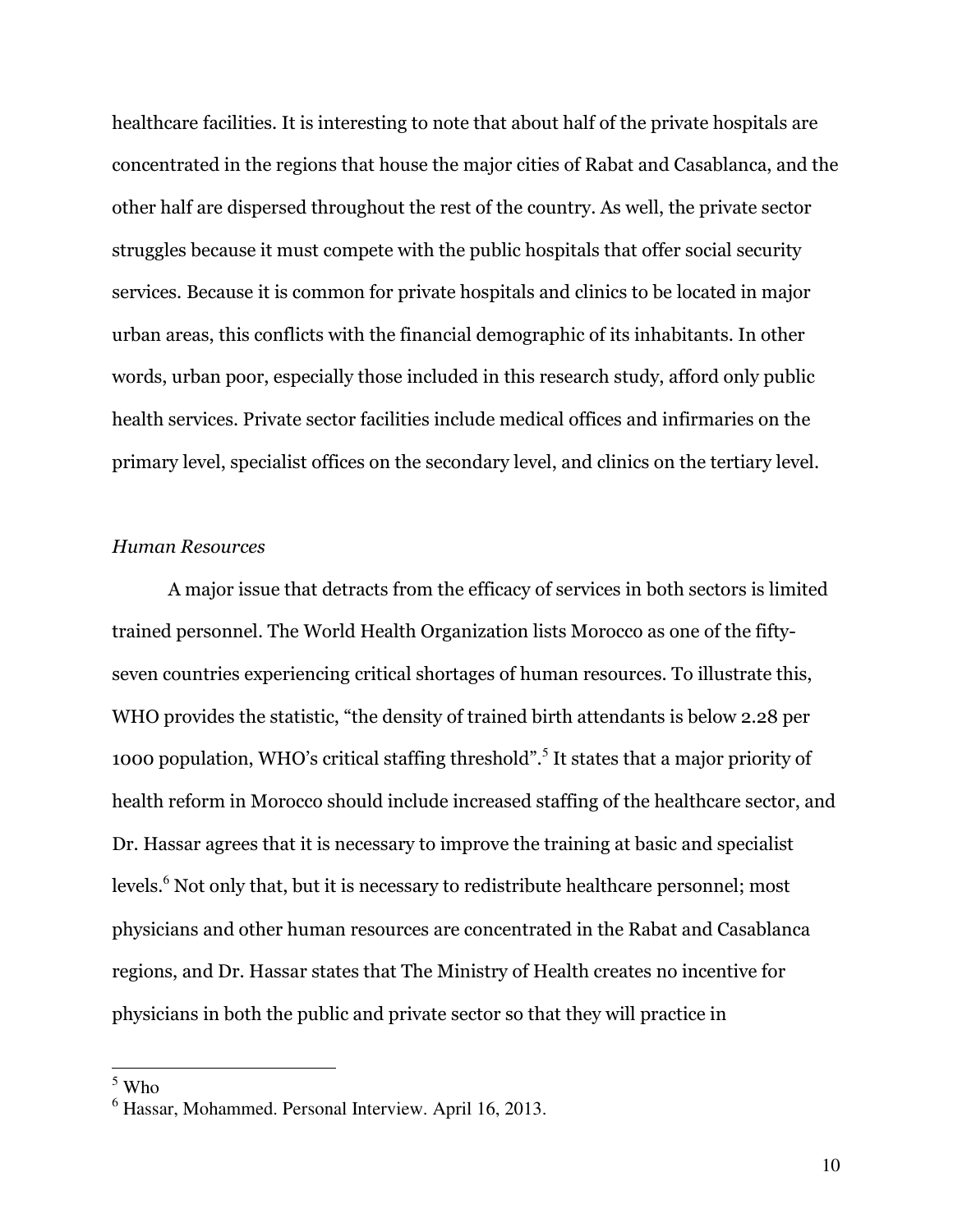disadvantaged areas.<sup>7</sup> This situation was encapsulated in my interviewees' stories about their dissatisfaction with healthcare services in the Rabat-Salé region; prolonged wait periods are characteristic of a hospital visit and prior relationship with doctors is almost necessary to be seen. In regards to this study, this pertinent point illuminates the grave issue at hand--if interviews and research conducted in the Rabat-Salé area, which contains the highest doctor-to-patient ratio, reveal the acute shortage of personnel, then to speculate about other less fortunate regions puts a premium on Morocco to reform its healthcare at large. To illustrate this with statistics, as of 2010, there were 3957 medical doctors (in both public and private sectors) available to the Rabat-Salé region, compared to the 1293 available for the Tangier-Tetouan region, and 404 available for the Tadla Azilal region. Additionally, data collected from the Ministry of Health in 2010 shows that there were 689 people per doctor in the Rabat-Salé region, compared to the national average of 1633, and compared to 3711 in the Tadla Azilal region. $^8$  What is surprising is that there are more general practicioners in the private sector than in the public sector, which a WHO report states "reflects a lack of complementarity between the two sectors".<sup>9</sup> Another report created by the World Health Organization emphasizes the necessity of mixing the public and private sectors in order to render Morocco's overall healthcare system: more efficient:

> The rationale for involving the private sector is the fact that this sector accumulates resources, competencies and management styles sufficiently innovative to contribute to the improvement of the health system performance. The growing need to modernize

 7 Hassar, M. Powerpoint.

<sup>&</sup>lt;sup>8</sup> Hassar, Mohammed. Powerpoint.

<sup>&</sup>lt;sup>9</sup> WHO. Country Cooperation Strategy. Pg. 13.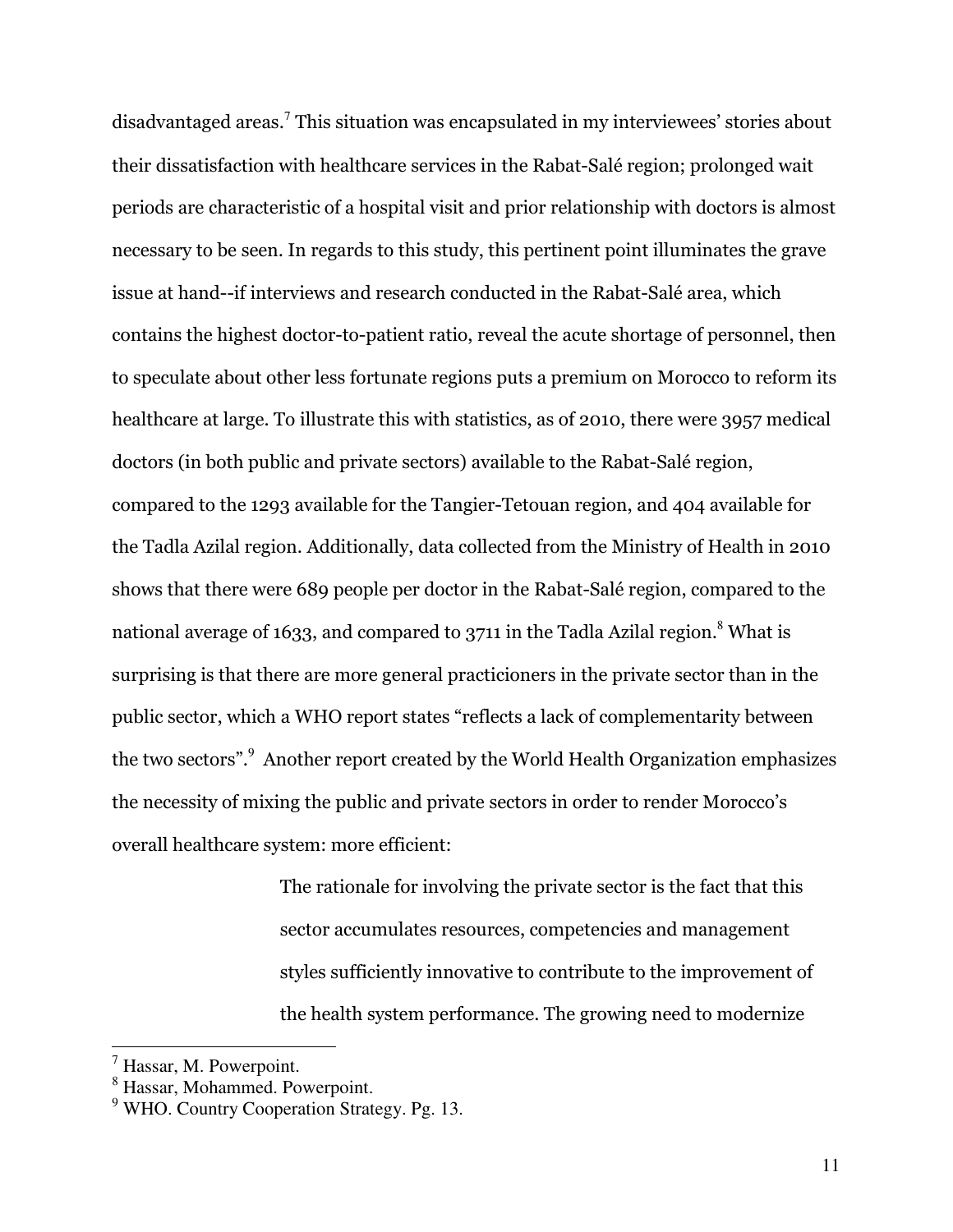public services and to respond with efficiency to population expectations is incentive for the public sector to turn to the private or nongovernmental organization sector. <sup>10</sup>

#### Urban Health in Morocco

In order to clarify the capacity of Morocco's healthcare system and to determine its efficacy in caring for its population, I chose to examine how the public sector cares for the vulnerable populations in urban areas. Although Morocco's rural healthcare desperately requires reform, I found it necessary to define how an area with the relatively best and most available healthcare manages to cater to the marginalized. Because of this, I chose to visit bidonvilles, a place in which health is undoubtably compromised as a result of its structure. Now a ubiquitous element of Morocco, these slums proliferated in the mid-1900s during the French colonial period when workers fashioned temporary housing out of tin and cement--bidonville literally translates to "tin town".<sup>11</sup> Now hosting hundreds of thousands of people in Morocco, these cramped spaces are characterized by sheet metal, tires, rubble, trash, bed sheets as doors, narrow pathways, and sour stenches. Their environment lends itself to health problems as well. One interviewee noted that rain comes through the roof, and it gets unbearably and dangerously hot in the summer.

People who live in bidonvilles are experiencing what Dr. Hassar explains as multidimensional poverty. "Multidimensional poverty is made up of several factors that

 $10$  WHO. Morocco: The role of contractual arrangements in improving health sector performance. Pg. 2.

 $11$  Howe, Marvine. 2005. Morocco: The Islamist Awakening and Other Challenges. Oxford: Oxford University Press.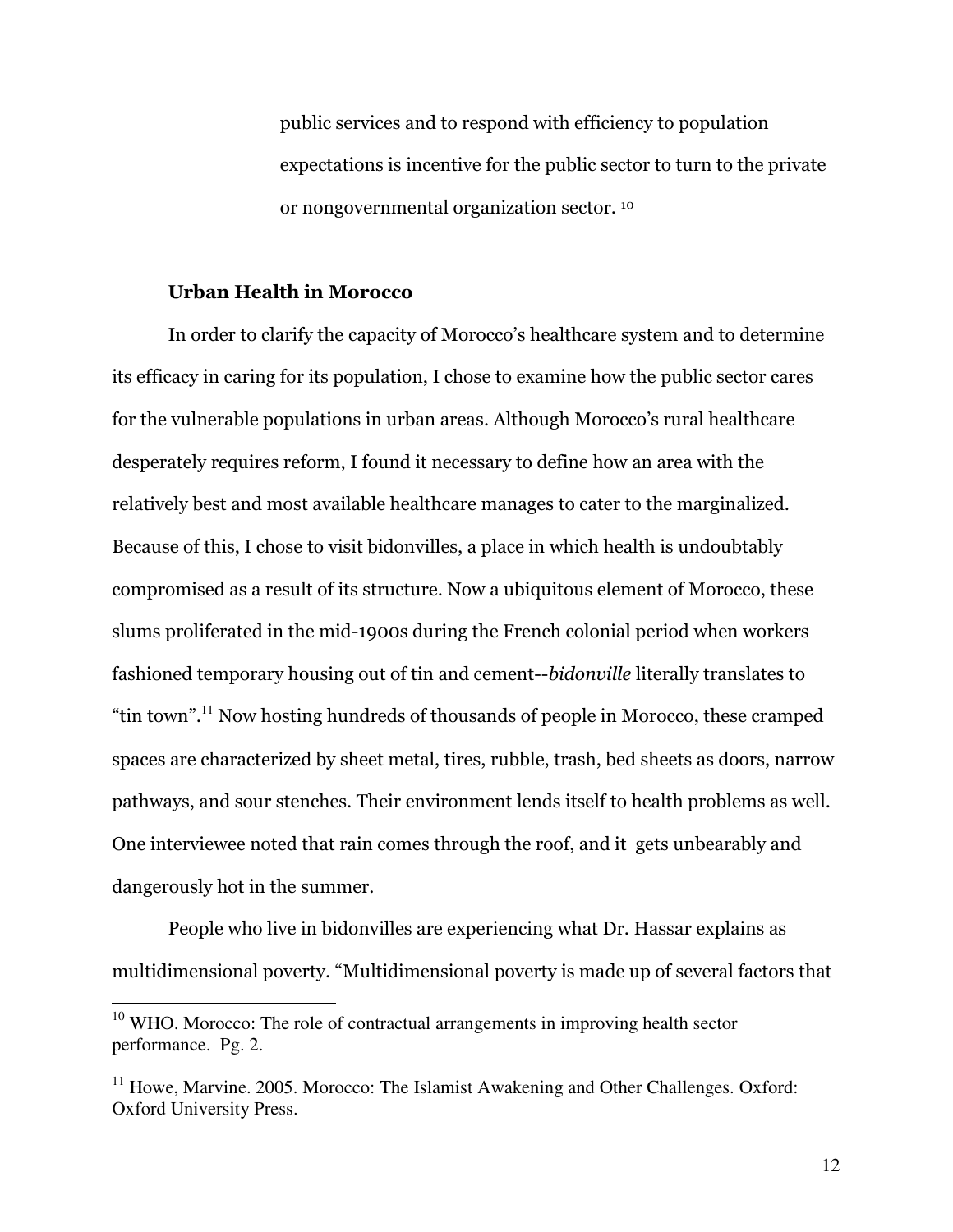constitute poor people's experience of deprivation – such as poor health, lack of education, inadequate living standard, lack of income, disempowerment, poor quality of work and threat from violence."<sup>12</sup> Interview results from each bidonville illustrated that life inhabitants' lives are characterized by all of these factors.

Both proximity and stigma combine to threaten the physical and mental health of bidonville inhabitants. A study conducted by the WHO about urban health concludes that, "The urban setting itself is a social determinant of health. The living and working conditions (e.g. unsafe water, unsanitary conditions, poor housing, overcrowding, hazardous locations and exposure to extremes of temperature) create health vulnerability especially among the urban poor and vulnerable sub-groups."<sup>13</sup> As a result of these social factors, communicable diseases can easily breed. Morocco has undergone an epidemiological transition since 1992, in which there has been a reduction of communicable diseases as a result of increase in immunization delivery. However, there is evidence of a persistence of diseases like tuberculosis and HIV. Both Tibari Bouasla and Mohammed Hassar commented on this phenomenon in relation to urban living in Morocco. Cramped spaces foster both promiscuity and ease of transmission. It was explained to me on a number of occasions in both Rabat and Salé bidonvilles that "cold, cough, and trouble breathing" are the most common sicknesses that inhabitants encounter.<sup>14</sup> Although this may solely refer to a cold, it is possible for tuberculosis to develop in these settings; however, my research did not allow confirmation. A nurse from Moulay Youssef commented that the most common sicknesses that the poorest

<sup>&</sup>lt;sup>12</sup> Hassar, Mohammed. Powerpoint.

<sup>&</sup>lt;sup>13</sup> WHO Commission on Social Determinants of Health.WHO Centre for Health Development. "Our cities, our health, our future: Acting on social determinants for health equity in urban settings". *Report of the Knowledge Network on Urban Settings*, Kobe, Japan. Pg. 29.

 $14$  Kareema. Personal Interview. May 1, 2013.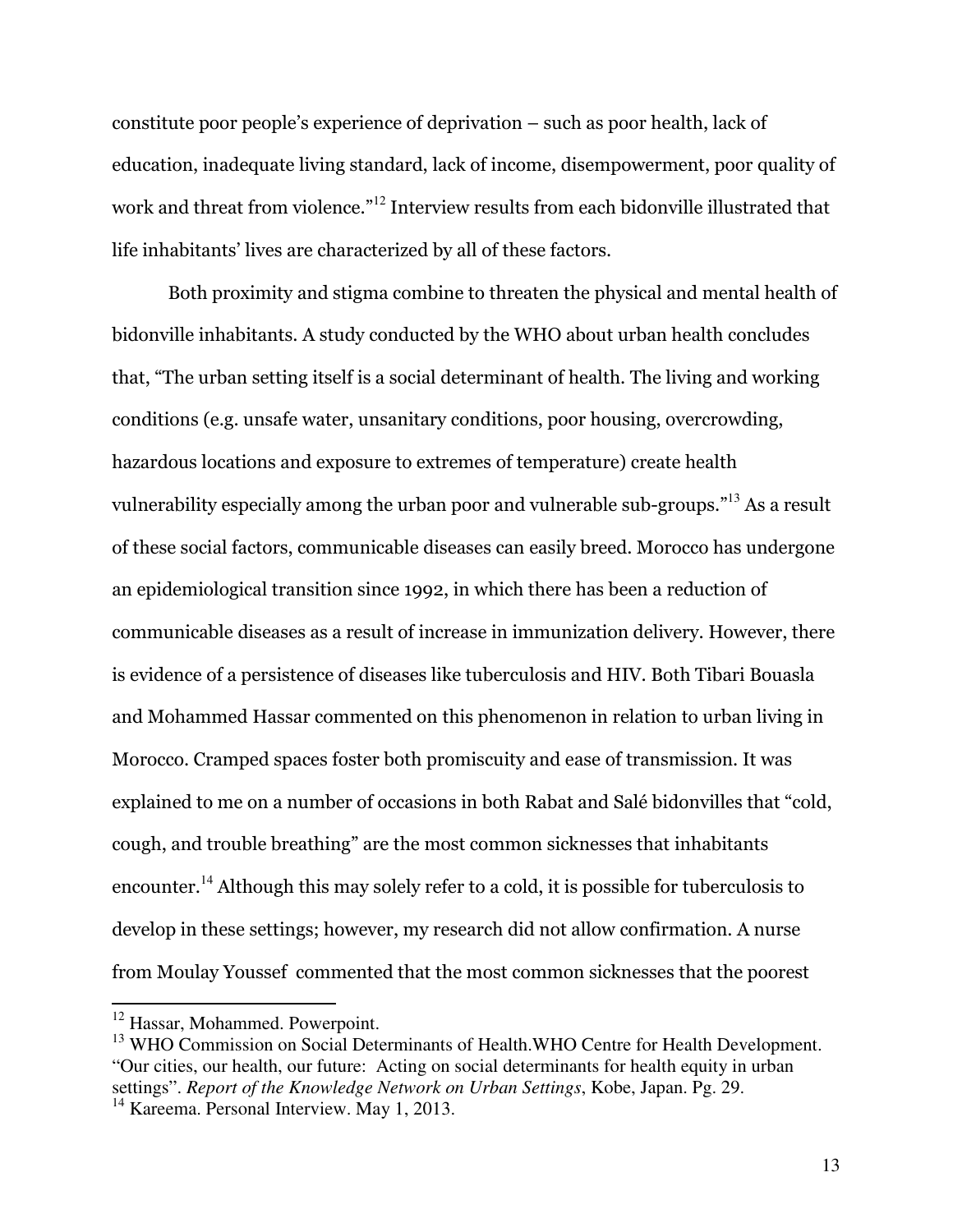people have when they come to the hospital are "maladies sociales", or sicknesses that form as a result of socio-spatiality. She explained the ease at which tuberculosis could be transmitted because it is often difficult to detect. Quarantines that last over a one-month period are often necessary to render the patient no longer contagious.<sup>15</sup> This may be difficult, then, to manage, if the infected patient lives closely to non-infected people. This reflects WHO's study that poor ventilation alone can cause the communicable disease of acute respiratory infections, and non-communicable diseases like heart disease, lung cancer, perinatal defects, heart disease, chronic lung disease, fire/burns, and poisoning. $16$ 

Mental health problems are a silent attacker, yet they were illuminated through interview questions targeted to discover health perceptions. Each interviewee was asked to explain if they had a headache or stomachache, how did they treat it, and where did they think it came from? This was rooted in my initial assumption that cultural elements and rituals influenced beliefs about personal health. For example, a study done by Tyler Martinson revealed that Moroccans often associate the spirit jinn with infection because it is often found in unsanitary locations like stagnant waters, latrines, hammams, wells, et cetera.<sup>17</sup> However, I was surprised to find different results, as each interviewee, including men and women of different ages from different places, stated that a headache or stomachache results from stress and anxiety. A forty-one year old woman in Doura al Koura admitted that she has to take medication for her high blood pressure, which is a

 $\overline{a}$ 

http://digitalcollections.sit.edu/isp\_collection/1001

<sup>&</sup>lt;sup>15</sup> Nurse. Personal Interview. April 30, 2013.

<sup>&</sup>lt;sup>16</sup> WHO KNUS. pg. 26. Chart.

<sup>&</sup>lt;sup>17</sup> Martinson, Tyler, "Medical Pluralism in Morocco: The Cultural, Religious, Historical and Political-Economic Determinants of Health and Choice." (2011). Independent Study Project (ISP) Collection. Paper 1001.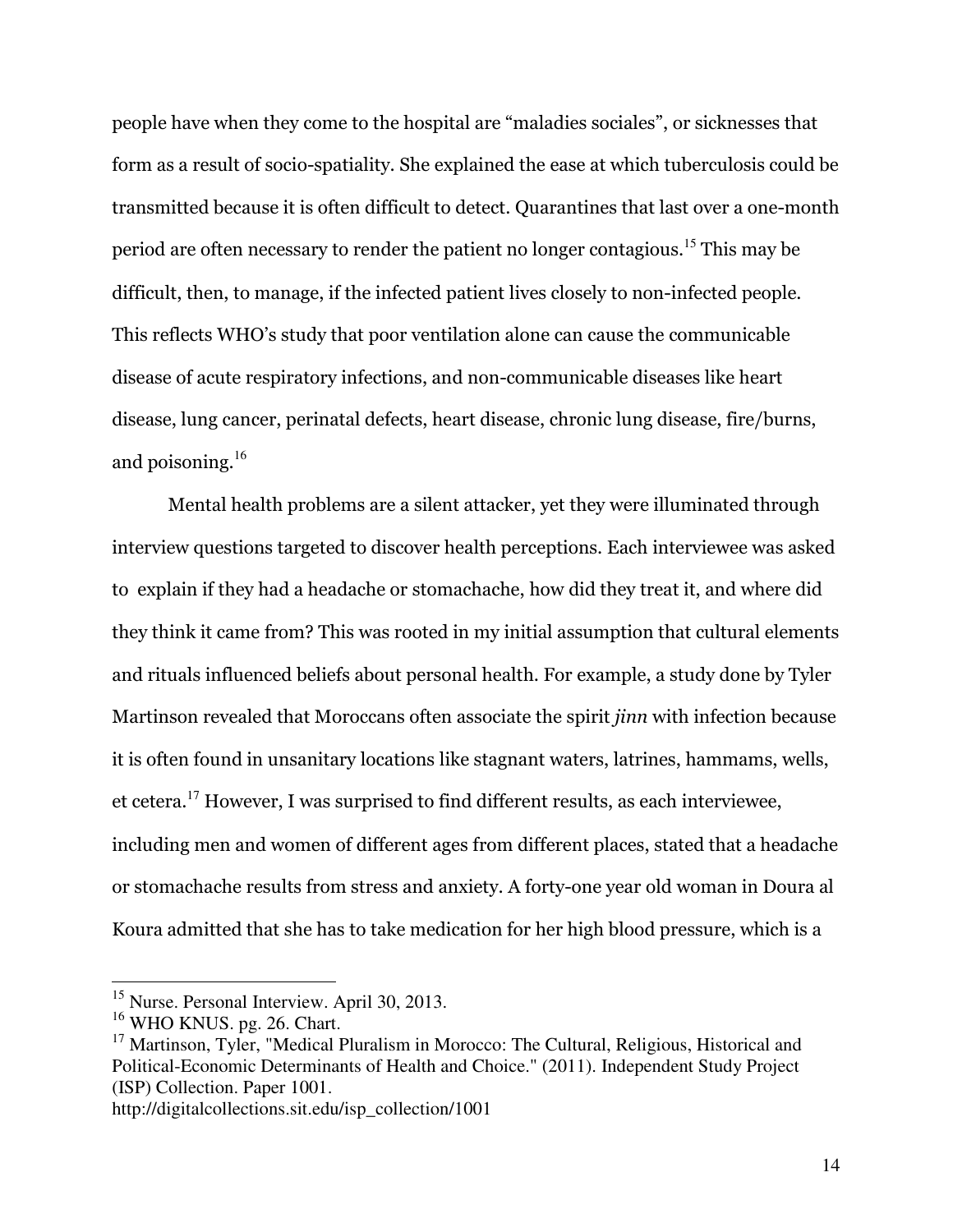result of her anger and stress about her living situation. When I confronted her neighbor, a sixty-one year old man, asking where he perceived his headaches to come from, he answered, "Poverty, the main thing is poverty. If you are comfortable in your mind, then you are healthy and free."<sup>18</sup>

I also wanted to know how it made each person feel to live in the respective bidonville. Each answer encapsulated the social stigma and humiliation that members must face, which strengthens the case that chronic stress and anxiety are not uncommon in bidonville inhabitants.

A boy at age twenty-one stated, "There is no life here. There is nothing to do but surrender our destiny to God." A man forty years older than him mirrored his statement, saying, "I cannot breathe; it is an obligation to live here—there is nothing to do." I wondered what it meant when people mentioned how it was compulsory to live there, and results showed that often a bidonville was the only solution if they could not pay rent in the city or if they relocated from the countryside. One woman commented, "It is not comfortable for my children; having a small house makes it hard for the family to fit." This alludes to the health information published by World Health Organization; it can be assumed that her family's health is compromised by living in close proximity.

Other answers, especially from Sahb al Kaid, illuminated absolute neglect:

"We stay clean, we eat the best we can, but how long will we live? Being silent is better than complaining. It's life. We just want something better."

"No one takes care, no one asks; we try to adapt to the situation because no one is going to help or care."

"Who doesn't want to live in a big house? I just want something small, normal,

 $\overline{a}$ 

 $18$  Interviews. April 25, 2013. Tabriquet slum.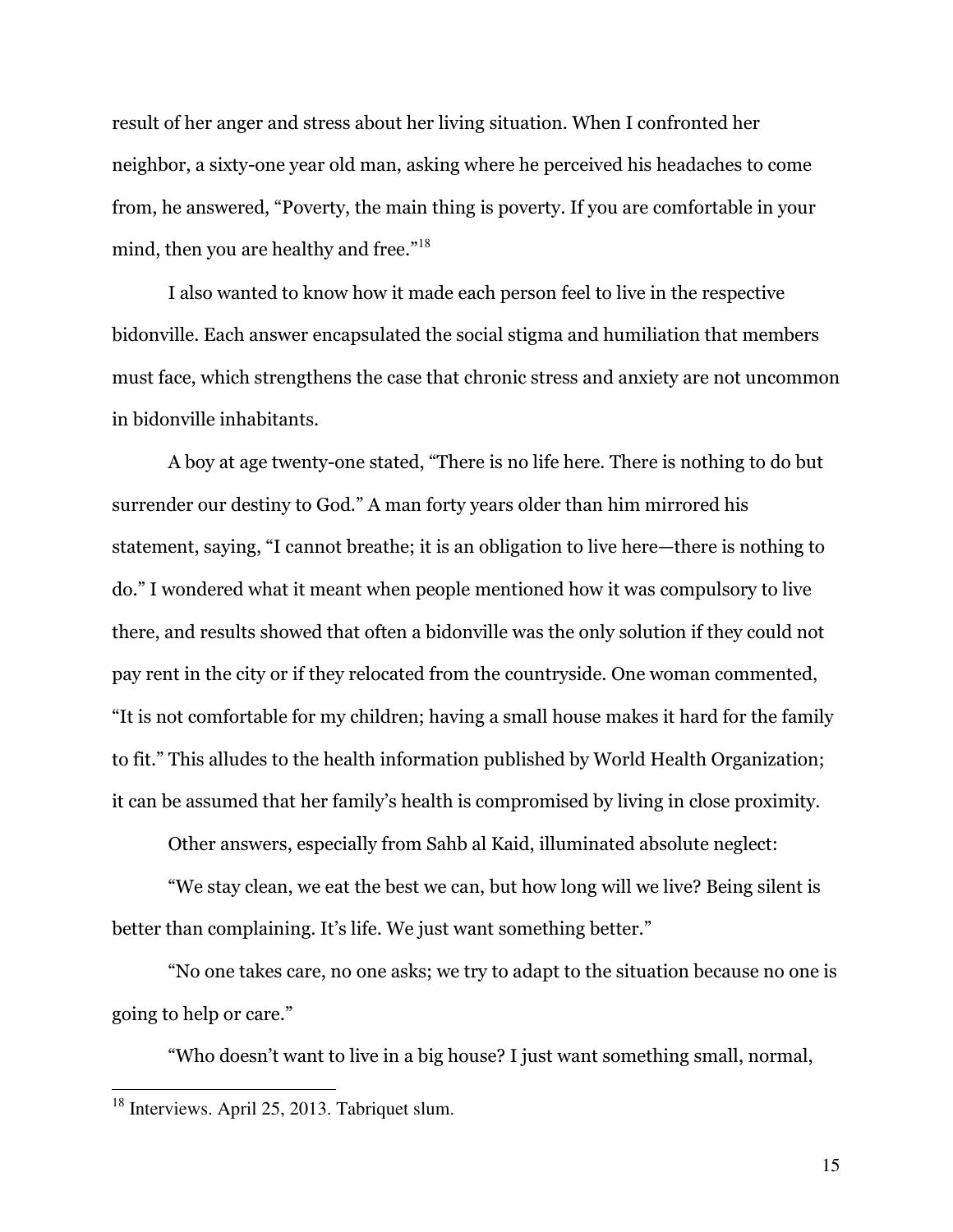and clean with a good reputation."

It was especially difficult to hear the youth comment on their experience. A girl no older than thirteen explained how people refer to her only as 'the girl from the slum'. Her friend, around my age, admitted to losing a friend because she was afraid to show her where she actually lived; often she would get off at an earlier bust stop and walk so that others could not see that she was from Sahb al-Kaid.<sup>19</sup> This illustrates a point that Tibari Bouasla made, that youth who still live in bidonvilles are ashamed and humiliated of their address, and it results in poor mental health. He commented on the relodging program, "Villes sans Bidonvilles" launched by King Mohammed VI in 2004 in order to eradicate the slums. However, this initiative has detrimental implications and often corruption prevails through methods of administering apartments.20 A woman named Miriam in Sahb al-Kaid explained why she will not be able to relocate:

"My family must pay 90,000 dirham to get one from Ministry of Housing, and people go because they want get rid of the reputation, don't go for health reasons—the situation is just as bad there. We don't have any source to borrow from to get money for an apartment. We have just enough for food and even then we struggle to get it. Even if we get money for bank we would have to pay monthly--if you don't pay, you go to court, so you can't save enough for an apartment."<sup>21</sup>

#### Frustration with health services

 $\overline{a}$ 

Because social determinants victimize the urban poor, it is necessary to have available services that can ideally combat the health problems that arise. However,

 $19$  Interviews. May 1, 2013. Sahb al-Kaid slum.

<sup>20</sup> Bouasla, Tibari. Personal Interview. April 16, 2013.

 $^{21}$  Miriam, Personal Interview. May 1, 2013.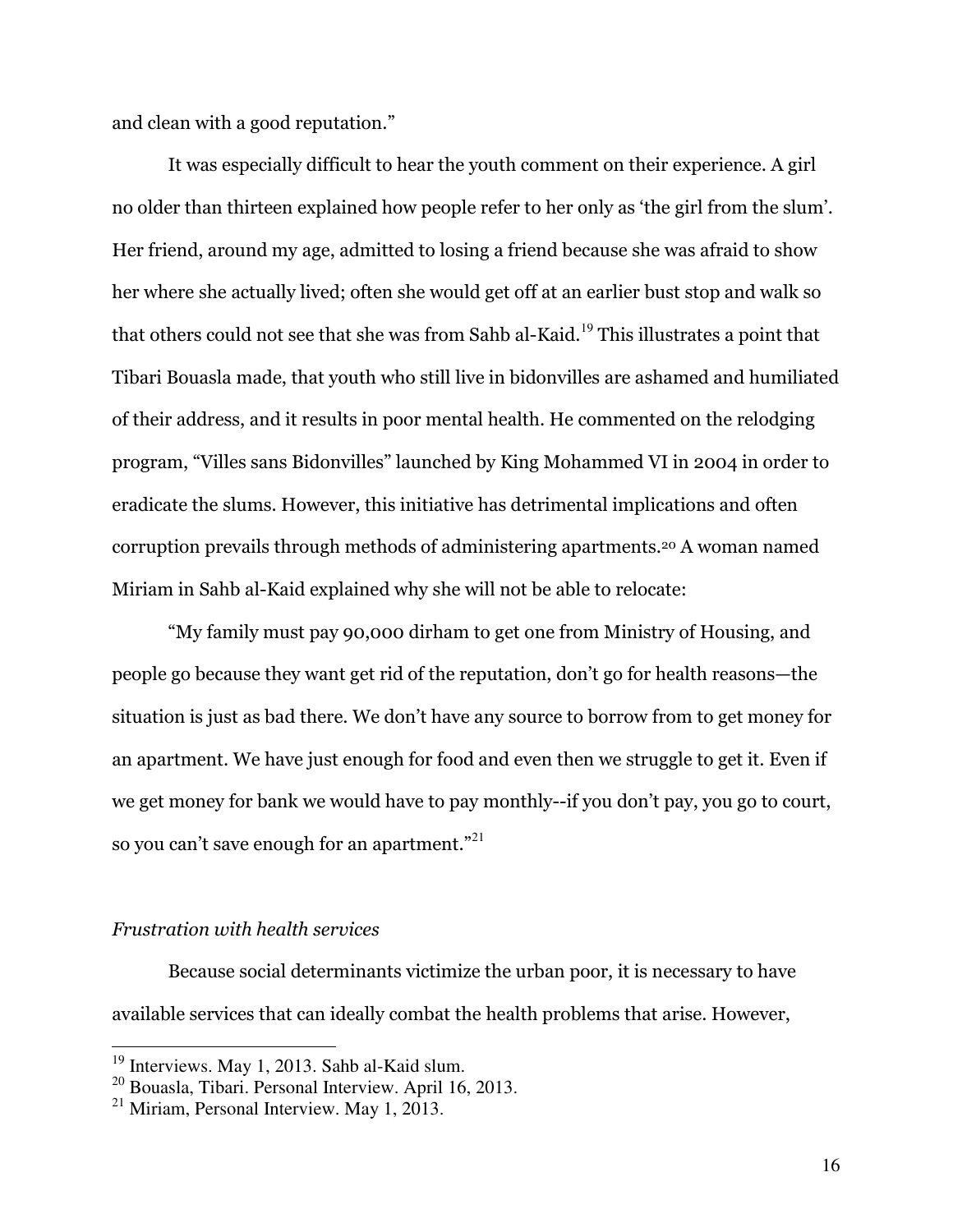bidonville dwellers' stories reveal the opposite. Frustration stems from inadequate delivery of both treatment in hospitals, and, most importantly, the insurance scheme that is purportedly engineered for the people I chose to study.

Exogenous factors merge to thwart proper medical delivery. The most primary element is the privatization of health services and the consequent emphasis of biomedicine as the ultimate curative measure. This phenomenon, popularized in the 1980s during the neoliberalism movement spearheaded by Margaret Thatcher, relegated doctor-patient dialogue to a less important level than radiological tests for determining a patient's problem. Dr. Hassar believes that lthough testing is sometimes necessary for determining a problem, it is not always the ultimate solution, yet doctors choose this method because it monetarily favors them. He noted that vestiges of neoliberalism exist in Morocco's health care system, and this negatively affects the patients seeking proper care. This is exemplified by the morbidity of tuberculosis cases among the urban poor.<sup>22</sup> A nurse at Moulay Youssef informed me that it is necessary to conduct various tests, especially a saliva analysis, in order to determine if the case is positive.<sup>23</sup> These tests are expensive, and so often people are denied care because it is unaffordable.

#### Social Security Schemes

Contrary to initial belief, the hospital administration employees stated that it was necessary to have some form of insurance in order to be seen by a doctor. However, anecdotes from members of the bidonville and from members of the Rabat medina show that it is possible to see doctors without insurance, but it is too expensive to be

 $22$  Hassar, Mohammed. Personal Interview. April 16, 2013.

<sup>23</sup> Nurse. Personal Interview. April 30, 2013.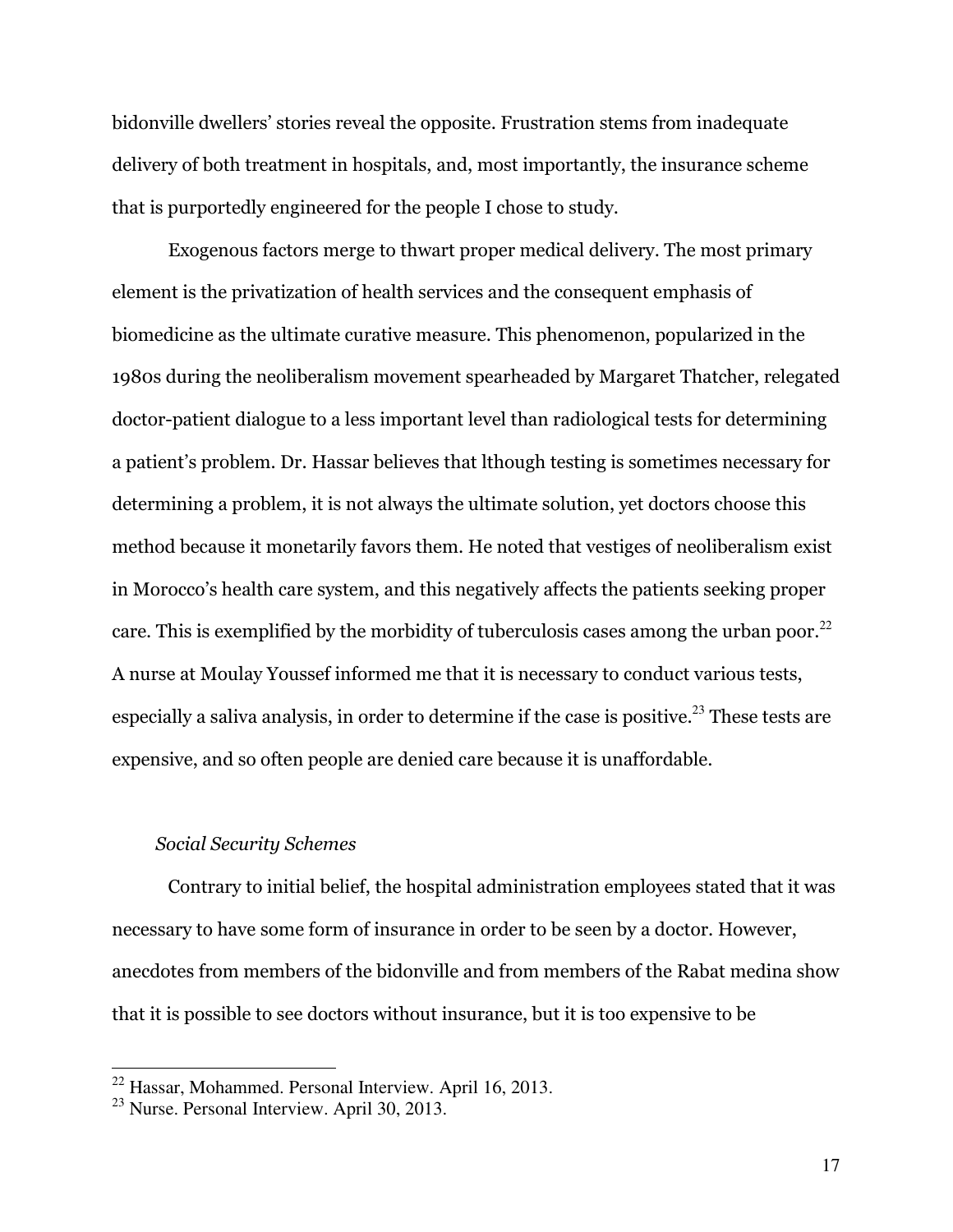sustainable. Nevertheless, the Moroccan government seeks to insure all of its citizens through l'Agence Nationale de l'Assurance Maladie, or the National Health Insurance Agency (ANAM). Morocco provides different schemes based on social class. l'Assurance Maladie Obligatoire, or Compulsory Health Insurance (AMO), was founded in 2002 in order to provide basic medical coverage for public and private sector employees. It is comprised of the National Fund for Social Security Bodies (CNOPS), or insurance for civil servants, National Social Security Fund, (CNSS) or insurance for private sector employees, and MAFAR, or insurance for military personnel. All of these insurance schemes under AMO guarantee "the coverage of risks and the cost of health care associated with disease or accidents, maternity and physical and functional rehabilitation."<sup>24</sup> At present, it provides medical coverage for over 8.5 million people. There is a different sector that protects white-collar employees called Assurance Maladie Independent, or Independent Health Insurance (AMI). <sup>25</sup>

#### Regime d'assistance medicale

#### Definition

The insurance scheme that is most important for this study because it affects the interviewed sample is Regime d'assistance medicale, (Medical Assistance Regime), referred to generally and in the paper as RAMED. Piloted in 2008 in the Tadla Azilal region, it was generalized for all hospitals beginning in April 2012.<sup>26</sup> Mandated by the same juridical code as AMO, RAMED seeks to provide free healthcare for disenfranchised populations. Serving as an element of healthcare reform through the

-

<sup>&</sup>lt;sup>24</sup> WHO. Country Cooperation Strategy. Pg. 51.

<sup>&</sup>lt;sup>25</sup> Bakkaly. Personal Interview. April 30, 2013.

 $26$  Ibid.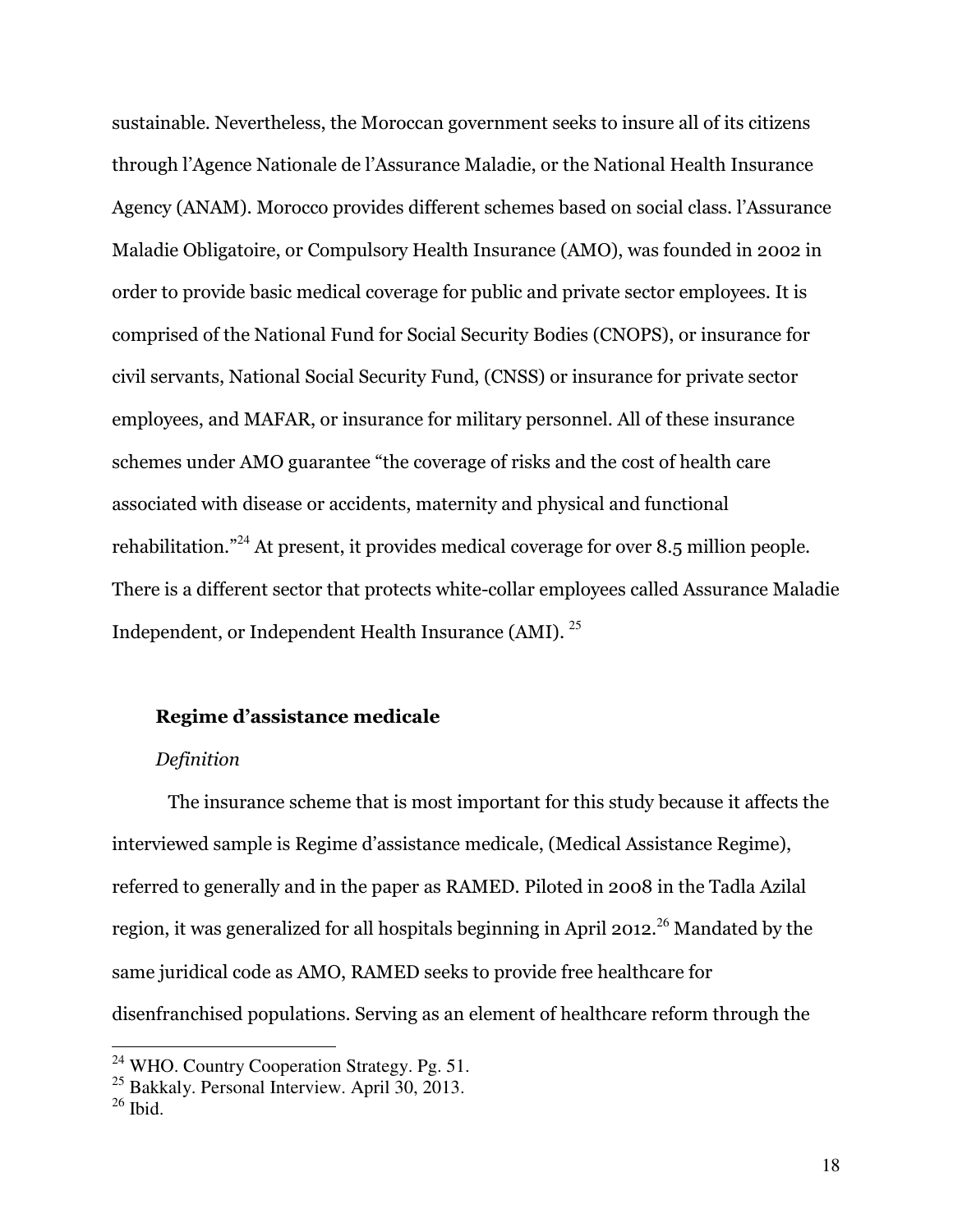National Initiative for Human Development<sup>27</sup>, it seeks to replace the process of presenting a carte d'indigence (literally translates to card of poverty) in order to receive care<sup>28</sup>. An interministerial commission conducted studies to ensure its success, and results suggested that another 8.5 million people are eligible to benefit from RAMED. Although it is designed to especially target the 4 million people living in absolute poverty as well as offer aid to persons who have no permanent residence, those who live in the bidonvilles mostly expressed vehement dissatisfaction with this relatively recent medical coverage plan.

#### Parameters

Members of the administrative staff at Moulay Youssef hospital explained the ease at which one could register for a RAMED card. He noted that in order to have access to care, it is necessary to have the card. One must fill out the form (found on the RAMED website), deposit it, wait up to three months for approval, and then one will receive insurance. If one does not receive approval, the family may still have access to urgent care. Depending on annual household income, the person applying should pay a registration fee scalable to their income. For instance, those who earn 3,767 dirham per year do not have to pay a registration fee, but those who earn above 5, 650 dirham per year must pay a yearly fee of 120 dirham. This is partially how the insurance coverage is funded. The State funds the majority (seventy-five percent); local collectives fund nine percent; and the beneficiaries of RAMED, or those who apply and pay this yearly fee, comprise another sixteen percent of the funding for the scheme. One's financial

<sup>&</sup>lt;sup>27</sup> WHO. Country Cooperation Strategy. Pg. 16.

 $^{28}$  Financial Employee. Interview. April 30, 2013.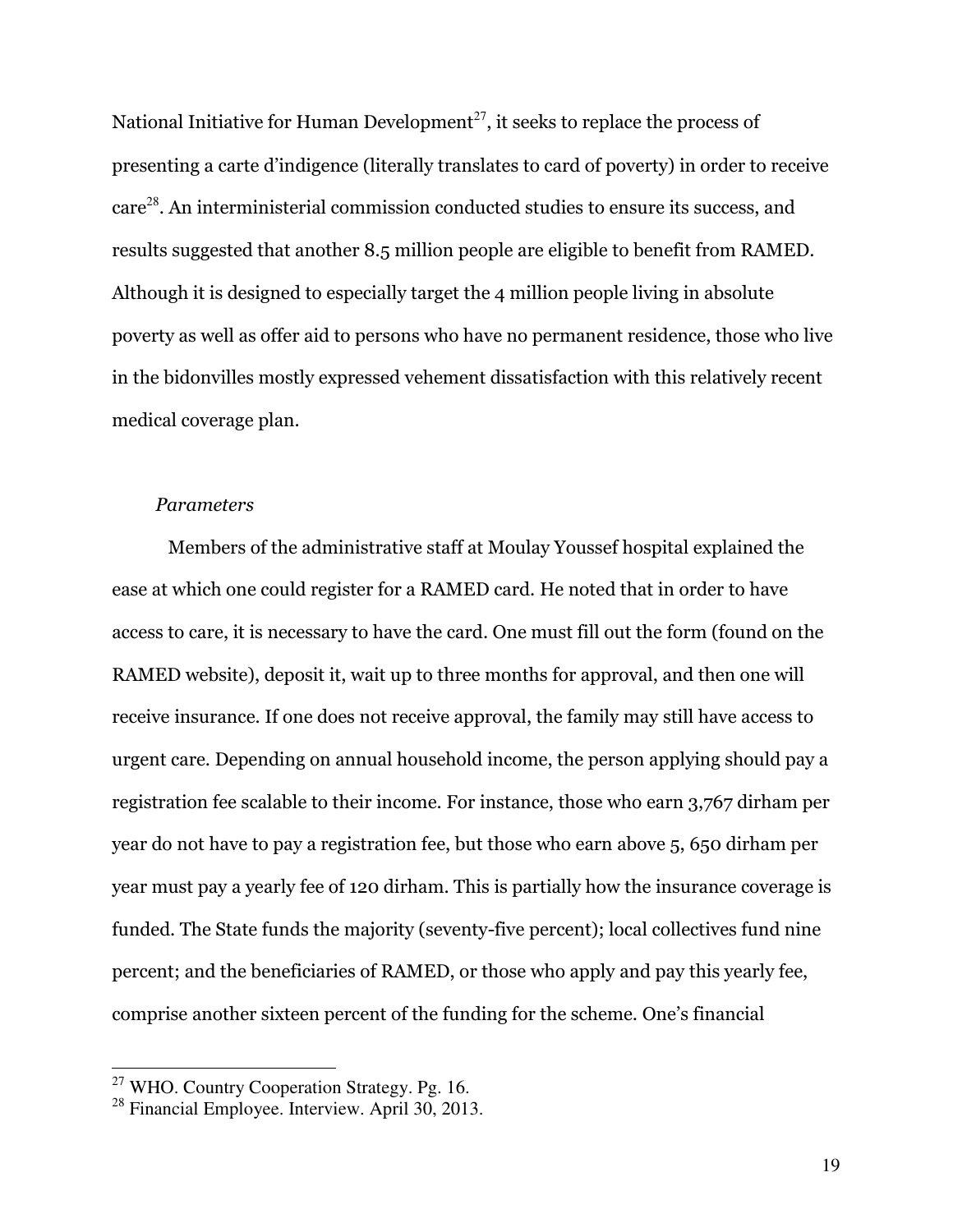situation, however, determines the length at which one may benefit from RAMED. For example, literature published about RAMED delineates two catergories: those that are in situations of poverty, and those that are in situations of vulnerability. Those that identify with the former can utilize the RAMED card for three years before it expires. Those that identify in the latter category can access the card for one year before expiration, and in order to renew it, must pay the fixed annual fee of 120 dirham per person in the household that utilizes the insurance plan. However, the family would pay no more than 600 dirham per year.

#### Registration

The staff seemed very proud of this new medical coverage, and boasted how easy it was to obtain. During an interview with an administrative employee in charge of financial affairs for Moulay Youssef, I wondered out loud how so many people in bidonvilles and in Morocco at large do not have health insurance, and he noted that it is a problem of communication but could easily be fixed with media initiatives and a concerted effort by outside organizations to publicize both the insurance and how to easily obtain it. Upon learning about the application process of RAMED at Moulay Youssef and after observing the extent at which RAMED dominated the waiting room atmosphere at both Maternité Suissi and Moulay Youssef, the interview questions of my next bidonville visit were more tailored to shed light on the inhabitants' relationship with this new medical insurance scheme.

## Bidonville Members' Reactions

The results were somewhat surprising. Every interviewee had heard about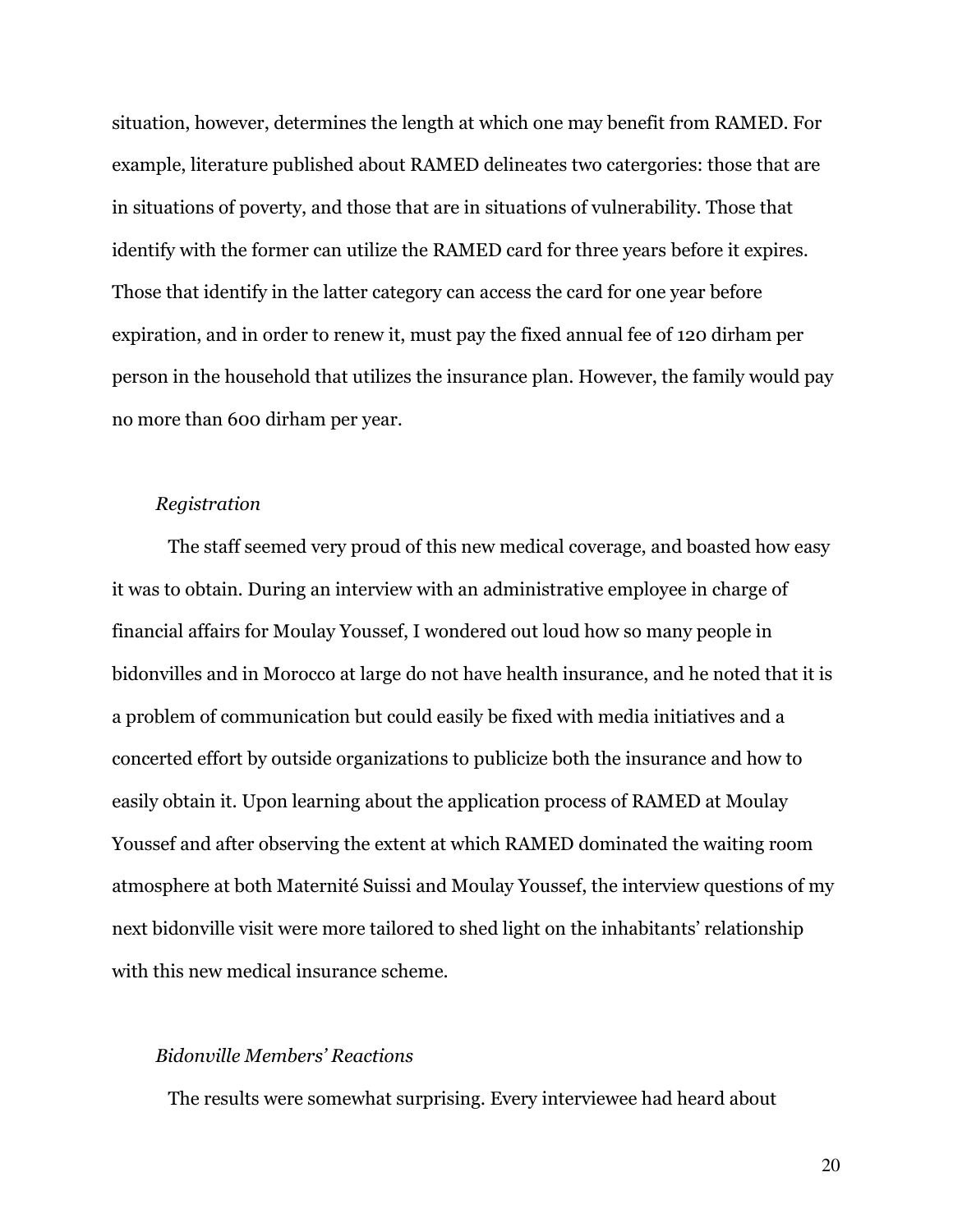RAMED, and so it was not a problem of poor broadcasting by organizations like my hospital interviewee had noted. From their perspective, RAMED is yet another government tool saturated with corruption because of the barriers to access that are associated with it. Most interviewees did not have RAMED, and those that did had to pay more than expected to obtain it or needed a personal connection to someone in the health sector in order to register. For example, Khadija, a woman from Douar al Koura recently received RAMED because her husband's friend brought the registration papers to them. Her friends who I also interviewed did not have the insurance. It was more common in Douar al Koura to not have RAMED because it was necessary to pay, and I speculated that perhaps it was because their household incomes were higher; it is highly likely that these families are classified as the situationally vulnerable, and thus must pay about 600 dirham annually in order to maintain insurance benefits. Another man with whom I interviewed had been living in Douar al Koura for fifty years. He noted that he had a RAMED card, but he did not go directly to the hospital to register or else he would have had to pay more than necessary. He often tried to avoid hospital services, only access them when totally necessary. Instead he buys medication from the pharmacy. Although attempts were made to coax him to describe an experience in which he was very sick and needed to use the hospital, his stories mostly illustrated discontent and disappointment with the Moroccan government at large.

His wife Fatimzahra also agreed to interview, and her story strengthened the case for lack of personnel and ubiquitous corruption. She described how people that she knows obtain RAMED through friends who work closely with the administration. When she and her neighbors attempt to access health care services, there are two levels. First, they visit the local hospital that is walking distance from the bidonville. According to her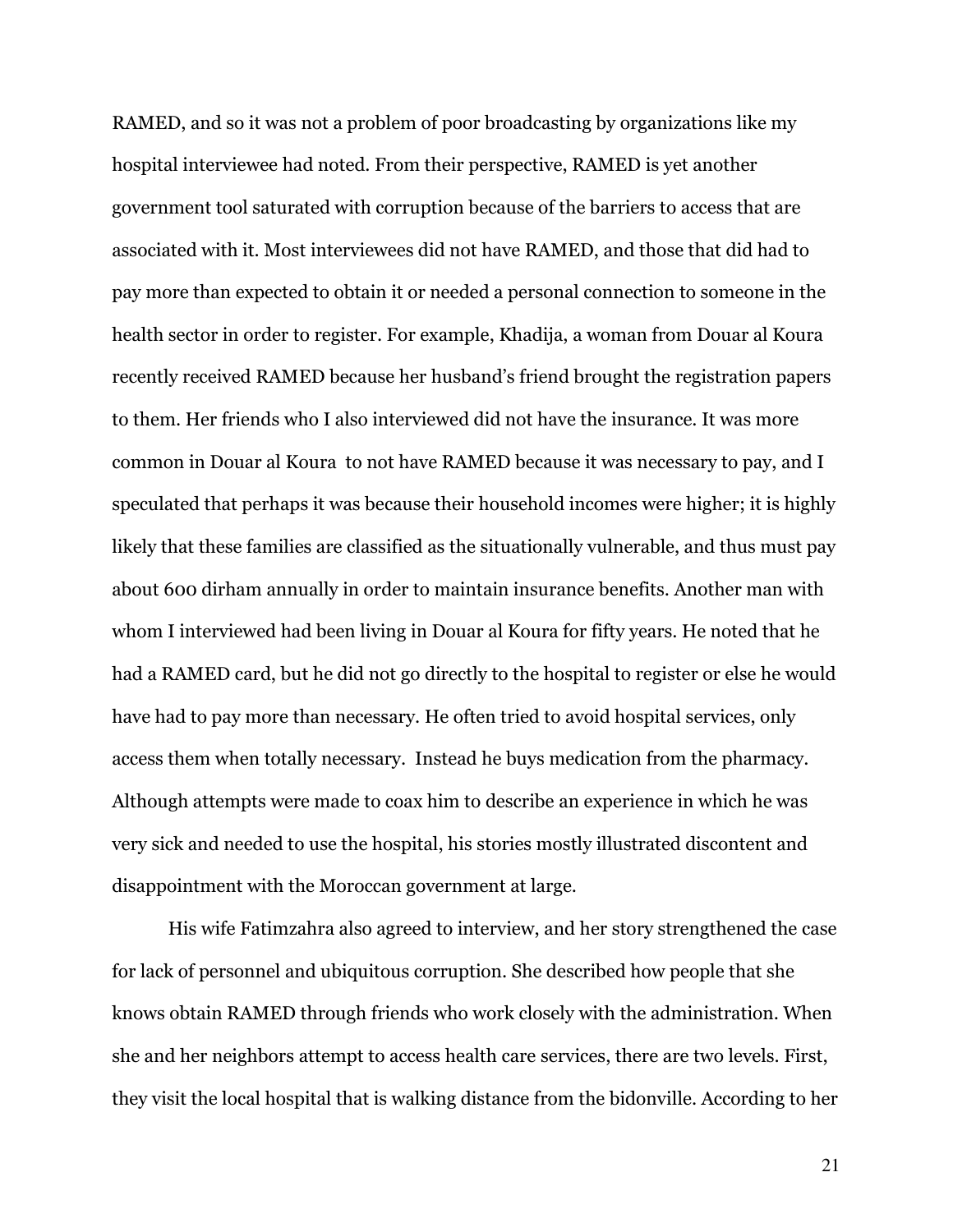and confirmed by other interviewees, consultations with doctors result in short visits and written prescriptions for medicine that is often too expensive. No medicine is given to them from these hospitals. If testing needs to be done, they are referred to the larger public hospitals, like ones part of the C.H.U. There, it is necessary to have a reference note from the doctor of the smaller public hospital expressing the urgency of illness as well as confirming that they have a RAMED card, otherwise a consultation at the larger hospital may be delayed by at least two months. As an Amazighi woman, she also described her life in the Rif Mountains before she relocated to the city, noting that there is often no place to go when sick because of the road infrastructure. Hospitals are far, and she stated that public hospitals were closed around her area. This lends itself to the phenomenon of greater maternal mortality, a serious problem that affects Morocco at present. She punctuated her comments stating that associations are not enough to help—the government needs to find solutions because at present, she and other bidonville members are humiliated by the government. Fatimzahra's neighbor, a sixtyone year old Amazighi woman, noted that she doesn't have RAMED because she "needs to pick up a lot of papers to get it and no one can do it for her". Therefore, she has not accessed the hospital in a relatively long time; if she is sick, she purchases medicine from the pharmacy. It is interesting to note that only one interviewee out of the fifteen people described satisfaction when questioned about her relationship with health services and health insurance. In her particular case, she is pregnant with her second child. She did not have RAMED when she gave birth the first time, but now that she is medically covered, she does indeed pay less. Services that utilize a monitor are not included in her benefit package and she does have to pay for acute illnesses, but for the most part she is satisfied. Her only complaint was the prolonged waiting periods during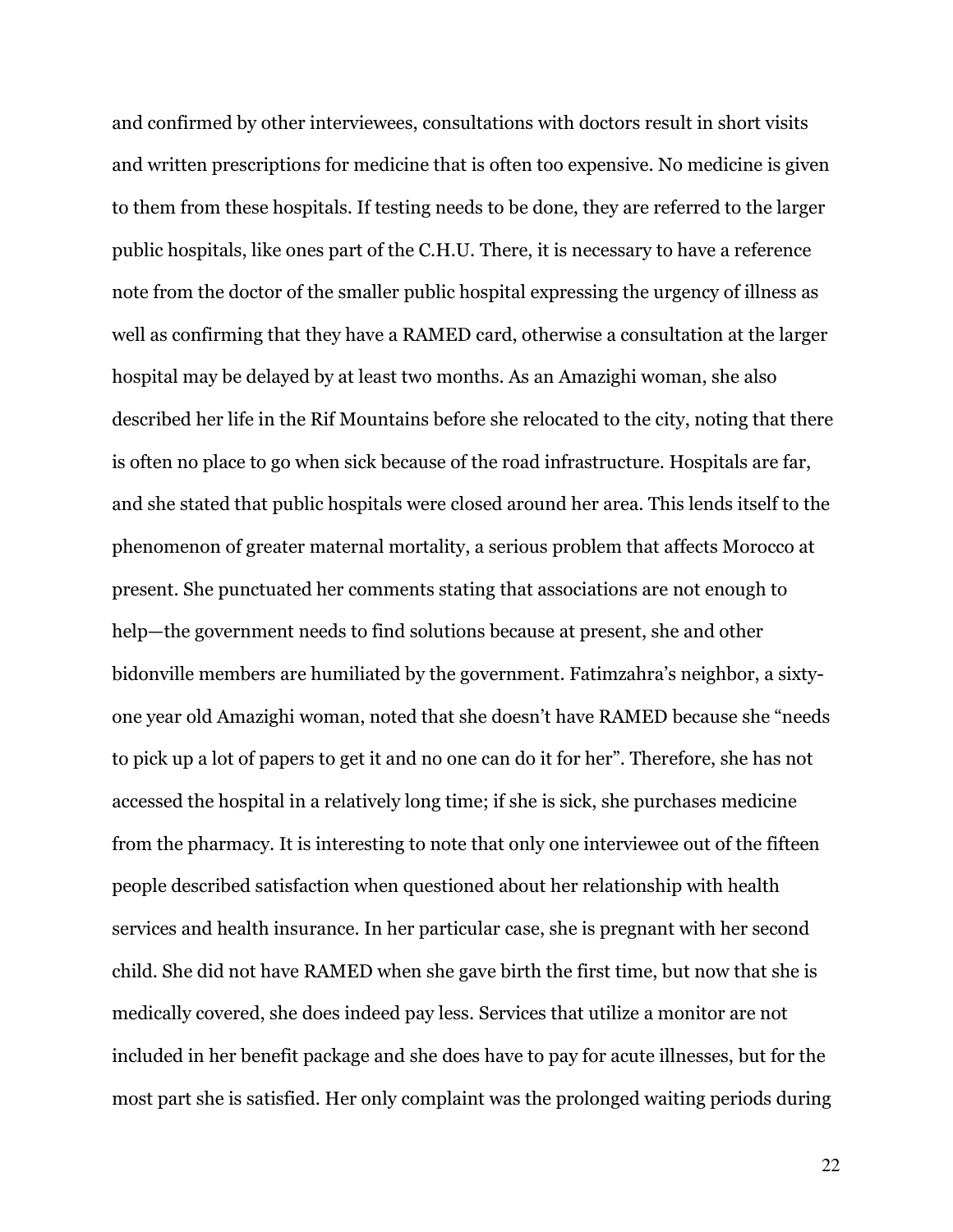each hospital visit which again illuminates the problem of trained personnel shortage.

#### Living without Health Insurance

If one does not have health insurance, which was a common occurrence in both the Sahb al Kaid and Tabriquet bidonvilles, my interviewees expressed the harsh realities of how services do not favor them, and they are marginalized even when attempting to access healthcare facilities. A woman named Sanae from Sahb al Kaid offered a poignant account about her experiences with healthcare.

"When I go to the administration to get papers or to go to the hospital, I am never treated in a good way; these people don't care about me. Doctors don't treat us in a good way--I only know one that does. I don't go to public hospitals for that reason. Instead, I save money for 'the bad situations'. Sometimes I will borrow money from my friend if I really need it, but it's not worth it because I will not get seen [by a doctor]. It is better to go to a pharmacy. Even there you have to know people though because it's based on trust—if I can't pay for medicine, I could give them my identity card for medicine until I get money to repay them….No, I don't have RAMED. Even if I did, I am not going to benefit from it because I still would have to pay for the sicknesses that aren't covered, so what's the use. I am often tired because I have to get up and go to work at four in the morning. I work as a maid and the family does not treat me well. They give me 500 dirham per month. It is spent immediately on food for my family. I'm telling you the truth. All the people living here, not only me, have the same situation. Because we don't have a real salary, how can we live? We have to work."

Her story is unfortunately similar to others that I interviewed. Free healthcare is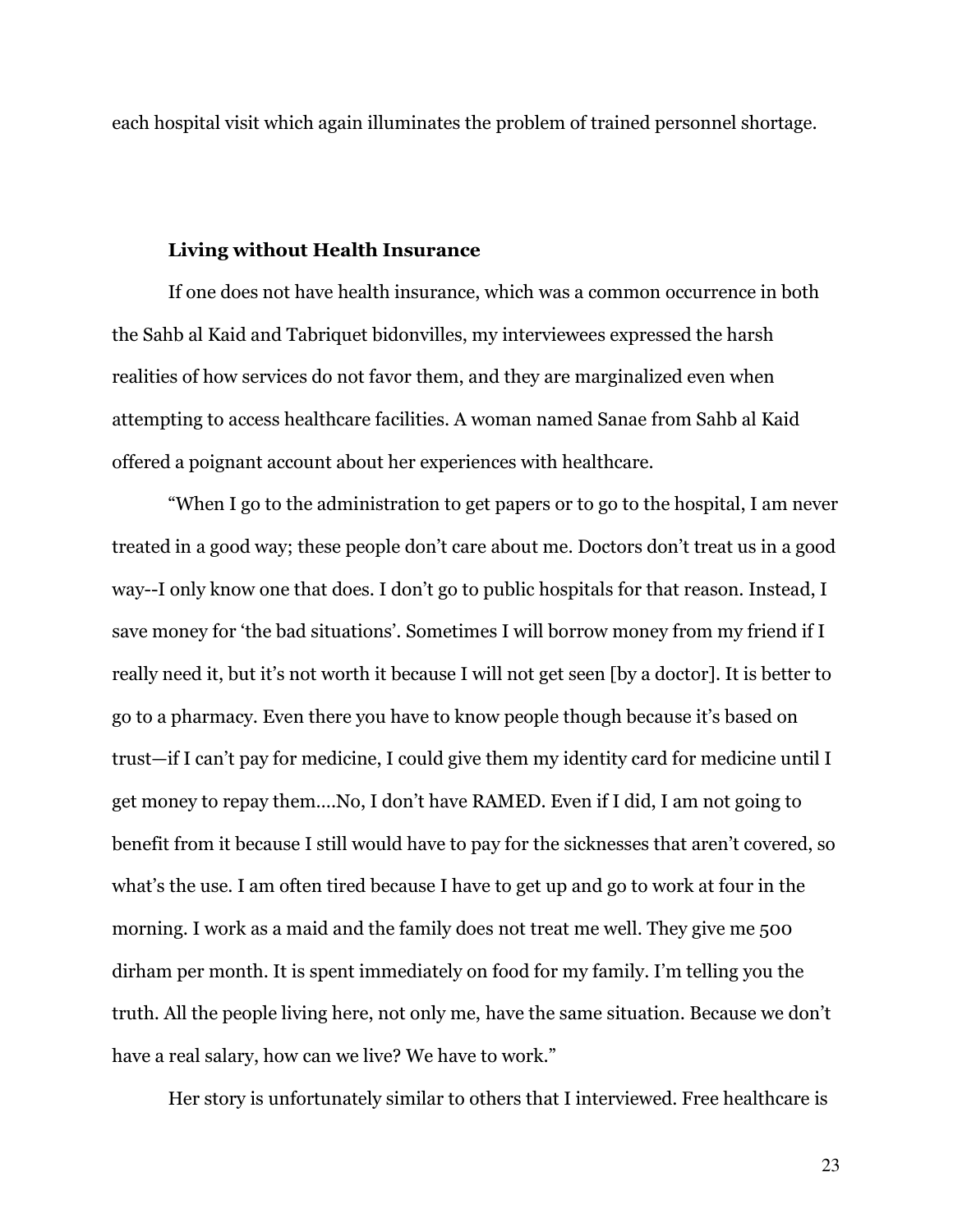foregone because the fixed costs exceed their salary. It is a matter of choosing food and sustenance over sub-par healthcare.

Her friend Miriam also shared her experiences. I will never forget her stunning green eyes filled with fatigue and sadness, as she rested her head up against up the cement wall cuddling her toddler son under her arm as she spoke. She is pregnant.

"At hospitals, they don't treat us well because they don't regard us as Moroccan citizens. It's as if we're from another part of the world. I bet even if people came from other countries [in Africa] they would get better treatment than people from Sahb al Kaid slum. I don't have RAMED. Even if I did, I would still have to pay. It costs 60 dirham to get. We heard that we didn't have to pay, but the administration said, 'Yes, you must. That was a story—you have to pay.' So I gave him 60 dirham. [It is unclear whether she exercised the option of withdrawing her RAMED card for no financial penalty, or if she is speaking of a friend that paid the administration instead.] Even if I want to have my baby, I have to pay. And if you want the operation, you must bring with you 400 or 500 dirham [bribe] to get any kind of care when you go into delivery."

Another shocking encounter occurred in the Tabriquet area during my very first interview. After posing this question to my interviewee, "Are you satisfied with hospital services, why or why not? What is your relationship with doctors like?" He stated, "Not at all. They are oppressive. We are treated like animals. If you don't have money, you can't see a doctor. Doctors don't spend time to see us." Immediately after, his friend sitting with him asked to borrow a sheet a paper. I thought he was bored and wanted to doodle, so I ripped off a sheet from my notebook. He took my pen and sketched a box with a door. "You go in searching for hope that someone will pay attention, but you can't find it." He then drew an arrow to an adjoining box, made a comment, and all the boys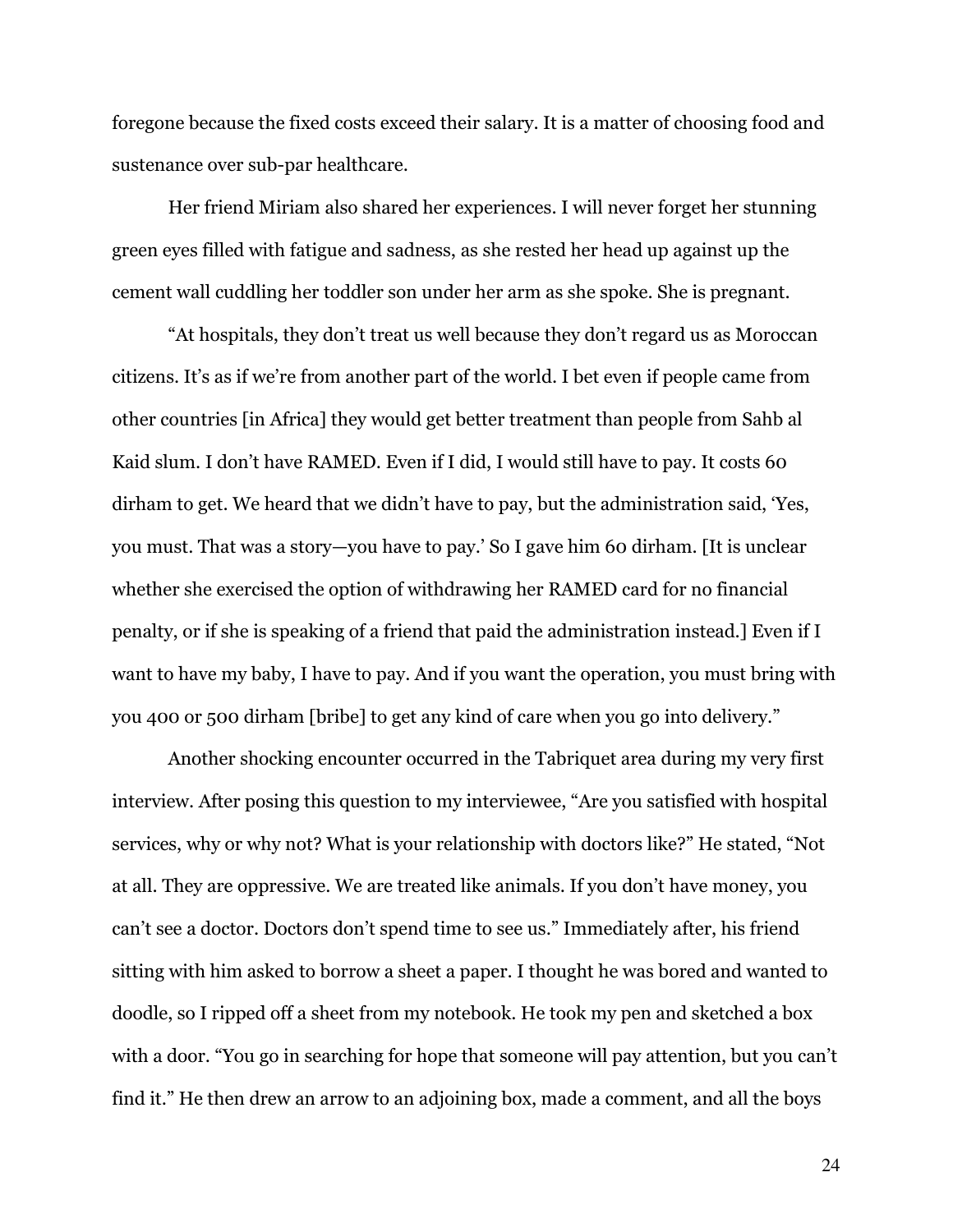sitting around laughed. When I asked my translator what he had said, I was shocked to hear, "If they don't help you in this first building, they direct you to the second one, the cemetery."

#### Alternatives for Healthcare

Interview answers strengthened the case that bidonville inhabitants must rely on alternatives to the public healthcare facilities when they are sick. Long waits, not enough money for bribes, and negative relationships with hospital staff devalue the option. Instead, most interviewees admitted that they buy medication from pharmacies if they ever feel sick: Dolabran is the common solution for a headache, and traditional herbs like cumin and zaater are the cure for stomach aches. If extreme sicknesses or emergencies occur, money will be directed towards employing the hospital services.

In regards to health education and health information, interviewees admitted they rely on life experiences to guide them as opposed to inquiring doctors for advice. Women at reproductive age admitted they learned about pregnancy and everything involved in that experience from their mother. Miriam noted, "Poverty teaches. We rely on our experiences and instincts; no one tells us what to do." I was excited to learn that all children who went to school were receiving preventative health education, and some had received immunizations from visiting doctors.

In regards to visiting organizations and associations, however, results were grim. Previously under the impression that political parties provided social services for members of bidonvilles, I was surprised to find the opposite. Interviewees in Douar al Koura noted that once, a few years ago during Ramadan, political parties visited and donated sugar, oil, and wheat for bread in exchange for votes in the upcoming elections.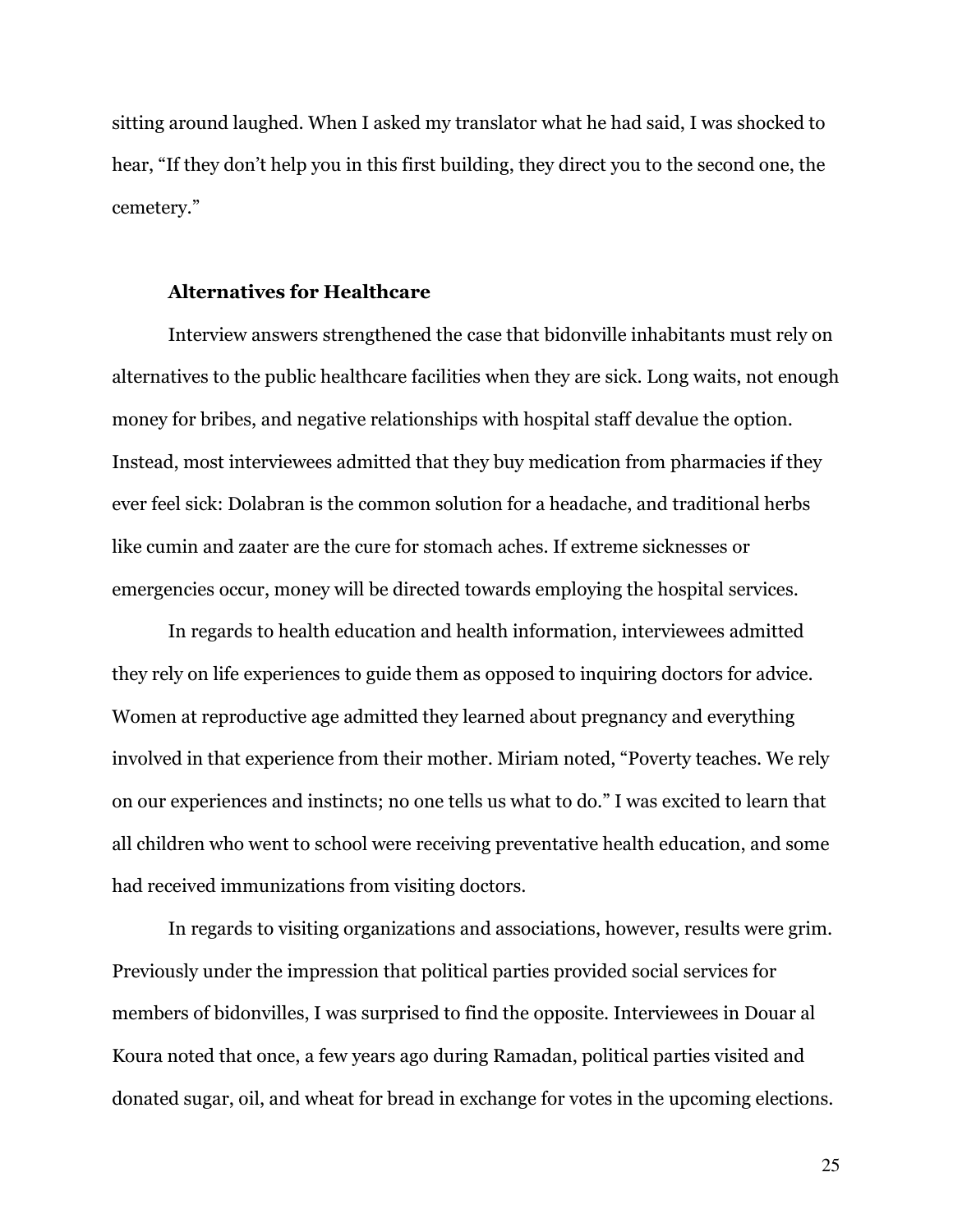They promised to return to offer either financial aid or install services, but that never occurred. Not only did this disappoint the inhabitants and make them lose more trust in the government, but also it perpetuated the divide between classes. I also endeavored to know if inhabitants had any interaction with aid organizations since academic text confirmed that non-governmental health organizations serve to augment State action<sup>29</sup>; however, interviewees mostly agreed that no organizations are actively involved with providing services. Additionally, during the allotted research time, I was not able to locate any organization or party that is actively involved with the bidonvilles that I visited. In Sahb al-Kaid, one lady recalled that a 'health truck' offered services a few years ago, like immunizations and eye exams, but that action is unsustainable. Otherwise, the situation aligns with a sentiment expressed by a boy from Tabriquet: "No one is responsible for life here."

Another question I initially had involved community health—to what extent is a community health system desired within these bidonvilles, or does one exist? A partial answer to this arrived when women participated in dialogue about alternatives to hospital care. One woman stated that proximity can benefit them because they take care of each other. If a family member is sick, they do not hesitate to reach out for a neighbor's help. Sometimes, they will lend money to each other if necessary in order to pay for extreme illness or urgent care. This provided a beacon of hope for the suffering waged on them by the systematic oppression and their harsh living environment.

<sup>&</sup>lt;sup>29</sup> WHO. Contractual Health Care. Pg. 16.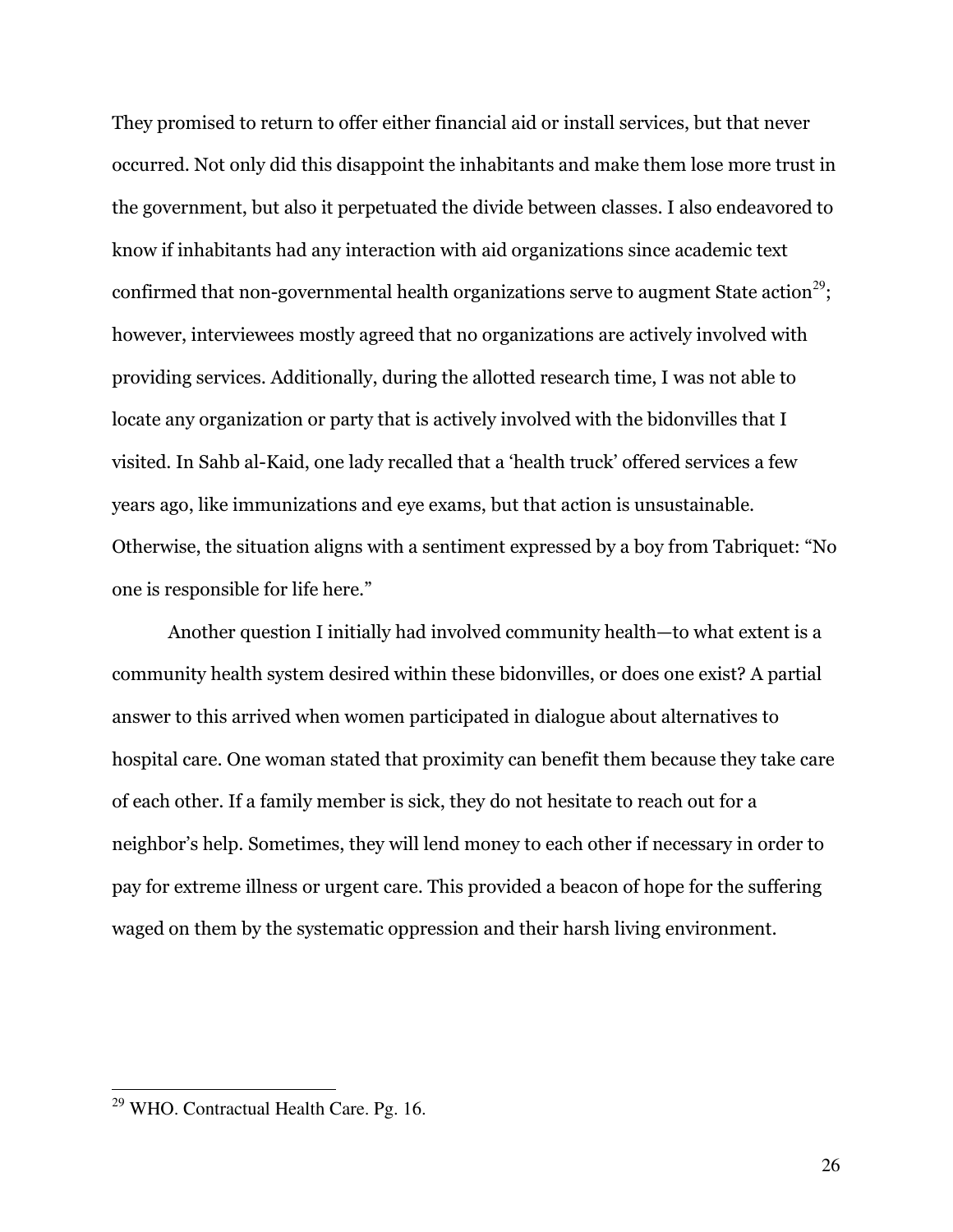#### Reconciling the Disconnect

Emily Martin stated that often we can find class refracted through health.<sup>30</sup> Results revealing the disconnect between bidonville populations in the Rabat-Salé area and the government are encapsulated by this statement. This was most apparent in the two-day period in which I interviewed the employees of the financial office at Moulay Youssef and then interviewed people in both Douar al Koura and Sahb al-Kaid the following day. One employee reminded me of a salesman as he reiterated the ease at which one can register for RAMED, and noted how it was completely free to do so. From his perspective, one had to pay the 'small' price of 120 dirham in order to renew it annually. From the perspective of the bidonville dwellers, that is a lofty price. With an already negative relationship with the administration, any paperwork seems daunting. Also, as the same employee admitted that perhaps the reason why not everyone has RAMED is because there is a lack of communication with the bidonville dwellers, I was not notified of any efforts by the Ministry of Health or by hospitals to bridge this gap in communication. It led me to wonder if the administration wanted to include the class that it purportedly advertises to protect. Because bidonville dwellers publicly admit to be disenchanted with the government services, perhaps a first step to banishing barriers to access would be for the hospital networks to lead communication initiatives. This could be revolutionary in removing stigmas attached to those areas and the populations that inhabit them.

#### **CONCLUSION**

 $\overline{a}$ 

During the first meeting with my project adviser, he sketched out the Moroccan

<sup>&</sup>lt;sup>30</sup> Martin, Emily. *The Woman and the Body: A Cultural Analysis of Reproduction.* Pg. 9.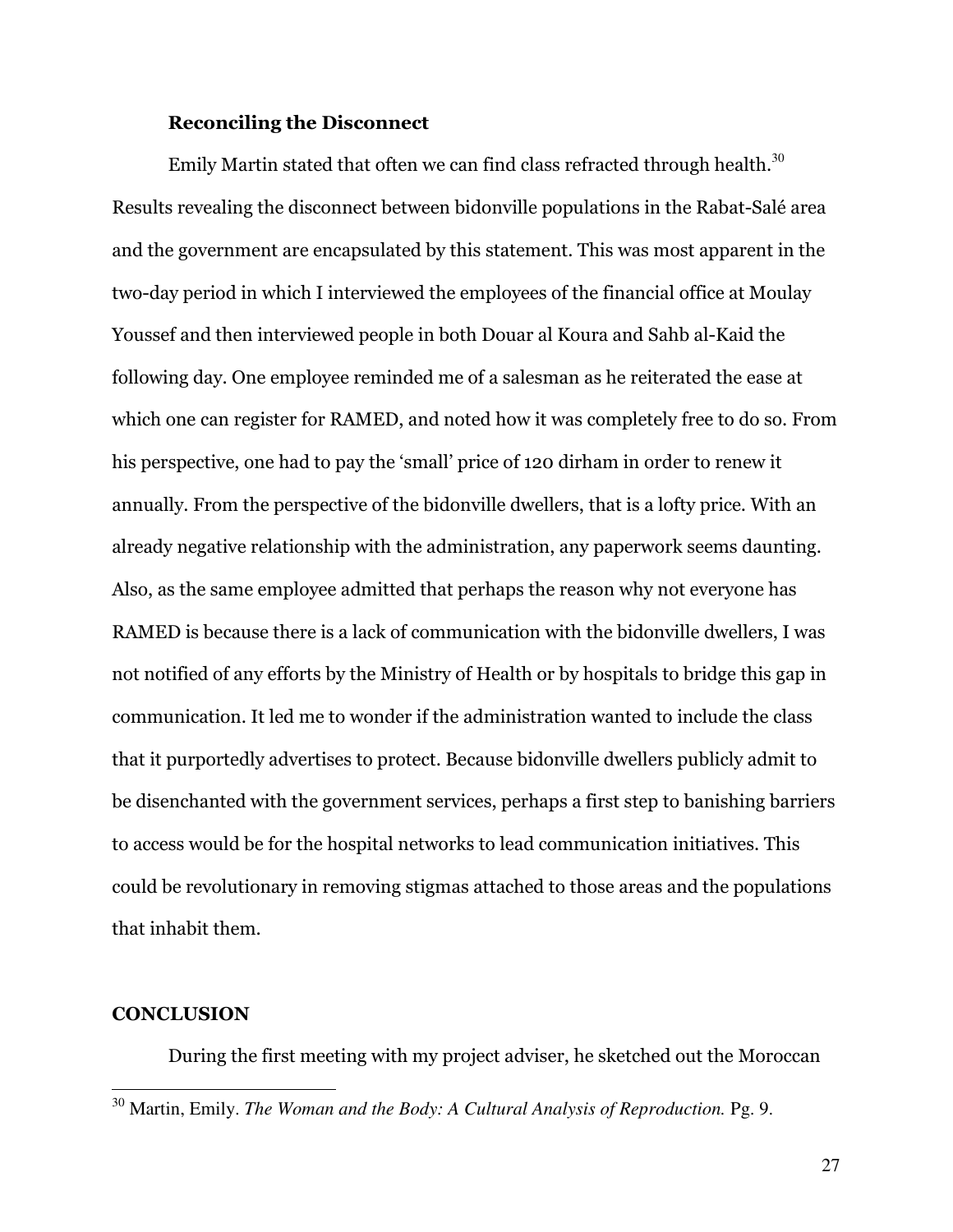healthcare system, touched upon the insurance schemes, and mentioned ways in which the system could be improved. As soon as I felt like I was finally piecing it together, he closed with the remark, "There is a challenge for Moroccans that even if you have an income, sometimes you cannot buy healthcare. There is free, available healthcare but not everyone can afford it."<sup>31</sup> My notes from that meeting reveal that I did not understand how that could be possible: if it is free, why couldn't my target population afford it? But now after having researched Morocco's public healthcare system in greater depth and after having spoken with those that access it, the quote could not be clearer. Results from interviews and reviews of academic texts emphasize the barriers between Morocco's healthcare and its poorest citizens. Evidence of corruption and bribery, a paucity of well-trained healthcare personnel, and a medical insurance scheme that excludes the audience it was engineered to protect all combine to thwart healthcare access for bidonville dwellers. The World Health Organization stated "Creating healthy urban living conditions is possible, as long as a supportive political structure exists and financial resources are applied in an appropriate manner."<sup>32</sup> This can be applied to the case of bidonvilles in Rabat-Salé, and hopefully to bidonvilles at large; if the government makes a galvanized effort to accommodate this population instead of taking advantage of it, and if RAMED is revised to more appropriately include those in situations of vulnerability and poverty, then perhaps urban health can improve. If reform cannot be achieved in the regions of Rabat-Salé and Grand Casablanca where most governmental and health resource are available, then Morocco's urban poor may continue to be victimized and ignored for an indefinite period of time.

<sup>&</sup>lt;sup>31</sup> Hassar, Mohammed. Personal Interview. April 16, 2013.

<sup>32</sup> WHO. KNUS. Pg. 11.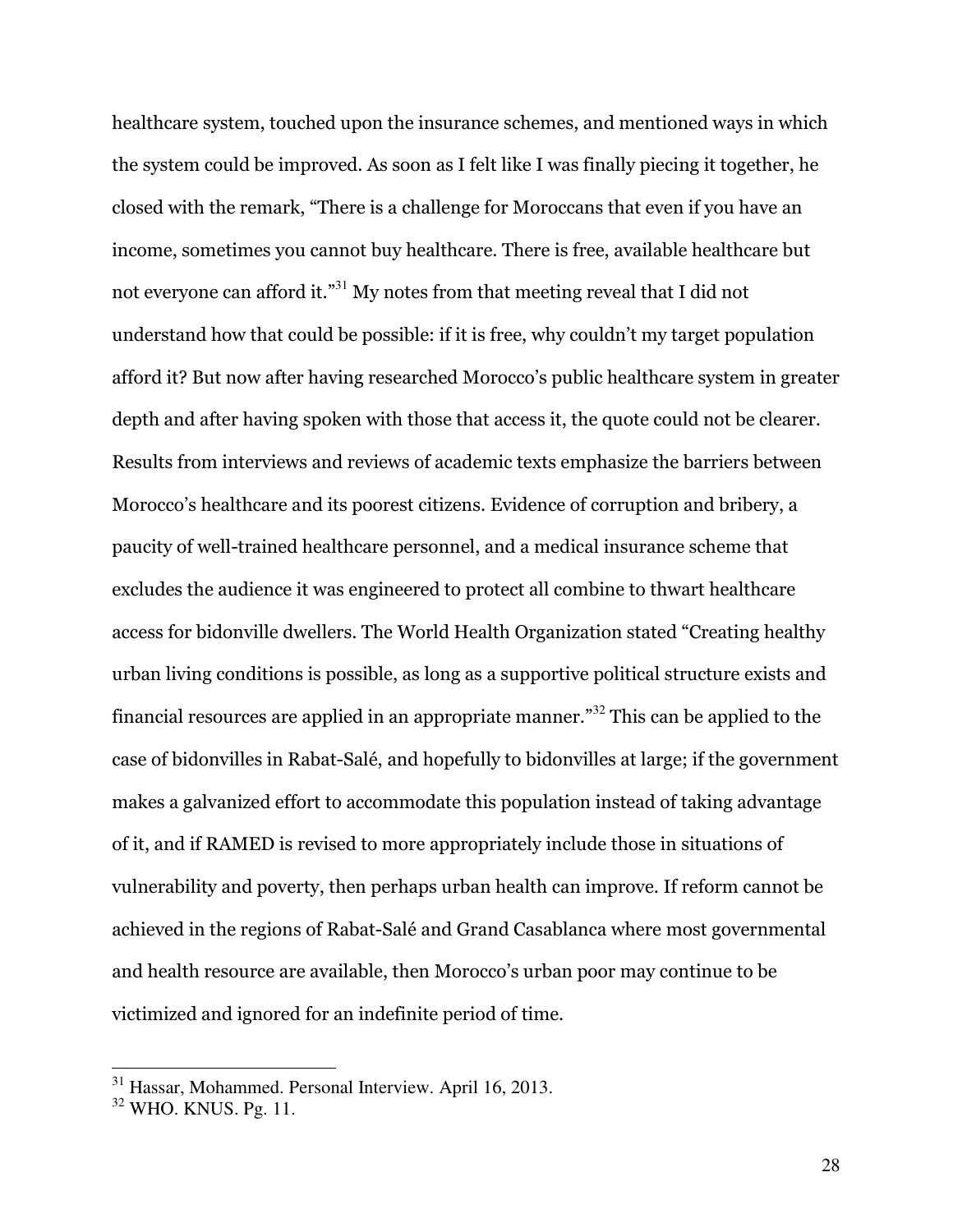#### RECOMMENDATIONS

Listening to the harsh realities illustrated by the members of the bidonvilles fostered a desire to find ways to overcome the inaccessibility that exists between the proffered financial services and the disenfranchised population whom they were designed for. Each interviewee noted that because hospital services are expensive or unsatisfying, the short-term solution is to buy from the pharmacy. From the perspective of hospital administration employees, they believe the reason that most people do not have RAMED is because of ineffective communication about the health insurance scheme within the bidonvilles. To what extent that may be true is unclear, but it sparked the idea of utilizing the pharmacy as a middle-man player in facilitating health insurance access to the most vulnerable urban populations. Not only could they proliferate information about the benefits of RAMED, but also a program could be installed that would assist pharmacy customers in registering for the insurance card.

However, this scheme has its limitations. In every case, bidonville interviewees were aware of RAMED, but they were not financially stable enough to obtain it. Even if a program in a pharmacy were to facilitate registration, it may receive lack of interest because its audience could not afford to employ the service. This would require a solution that boosted a family's income so that they could successfully invest in health. Therefore, I suggest a type of microfinance initiative for members of the bidonvilles in the Rabat-Salé area. Miriam noted that the pharmacy often serves as a banking institution, in which close relationships with the neighborhood pharmacists allow her to receive medicine on loan until her family can pay the store back. If microfinance was established, it could positively amplify the nature of the exchanges that she and her neighbors already make. Furthermore, economic empowerment would not only help the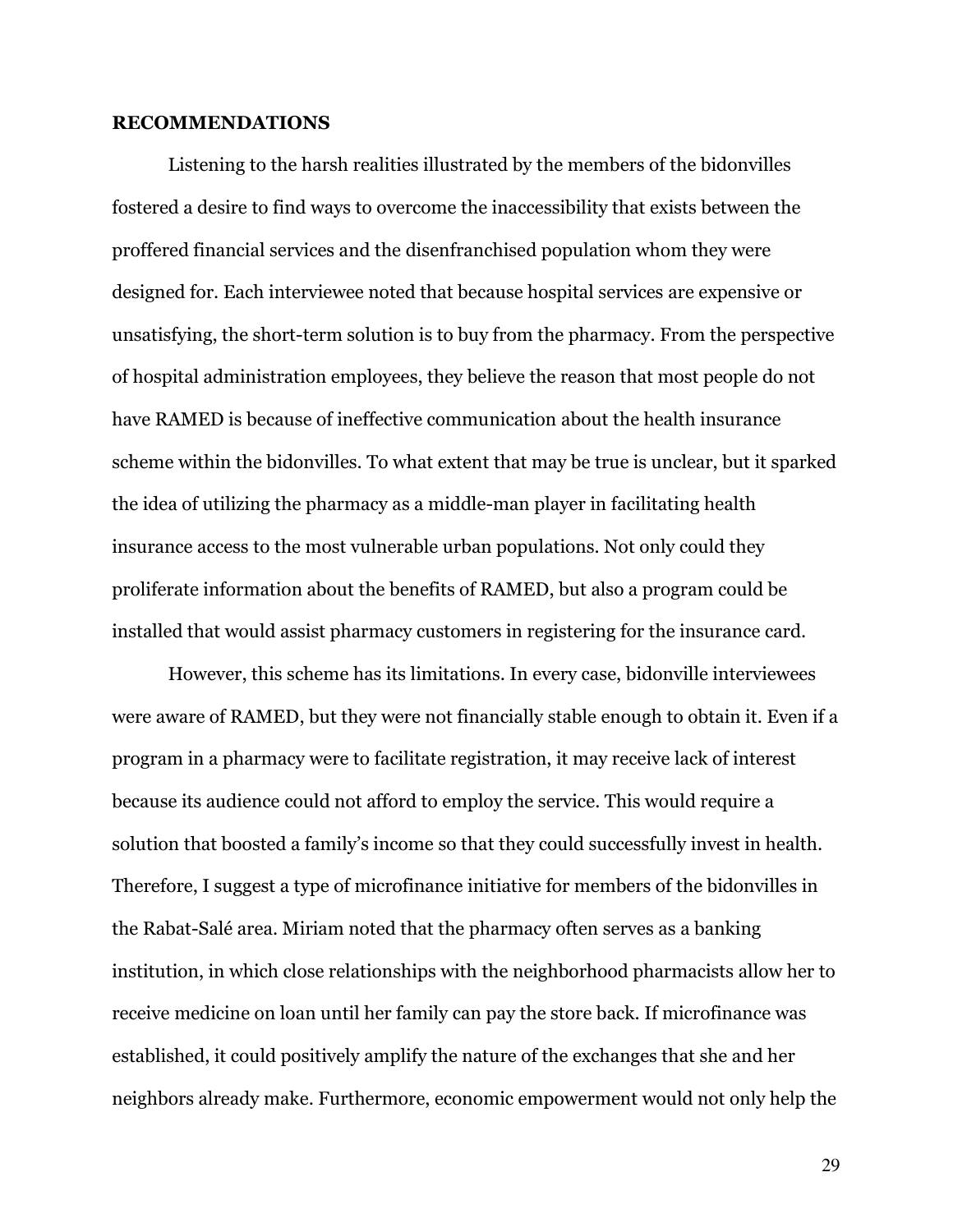women to afford the pricey medicine, but it could lend itself to improved mental health. Marvine Howe illustrated how bidonvilles in the Grand Casablanca area utilized microcredit programs for women in the early  $2000s^{33}$ ; perhaps it could work in Rabat-Salé. As well, a lot of women admitted in the interviews that they embroider or sew in order to earn money to save for "bad situations", mostly health-related. Therefore, in some ways, they already exhibit resourceful behavior and managerial skills. Therefore, I believe an initiative that would link healthcare product delivery and microfinance could reap benefits; however, corruption cannot be associated with the initiative in order for it to succeed.

#### **REFERENCES**

Bakkaly. Personal Interview. April 30, 2013.

Bouasla, Tibari. Personal Interview. April 16, 2013.

Fatimzahra. Personal Interview. May 1, 2013.

Financial Employee at Moulay Youssef Hospital. Personal Interview. April 30, 2013.

Hassar. Mohammed. Personal Interview. April 16, 2013.

Hassar, Mohammed. 2010. "Morocco Health Facts". Powerpoint.

Howe, Marvine. 2005. Morocco: The Islamist Awakening and Other Challenges. Oxford: Oxford University Press.

Kareema. Personal Interview. May 1, 2013.

Khadija. Personal Interview. May 1, 2013.

Martin, Emily. 1992. The Woman in the Body: A Cultural Analysis of Reproduction. Beacon Press. Boston, Massachusetts.

Martinson, Tyler, "Medical Pluralism in Morocco: The Cultural, Religious, Historical

<sup>&</sup>lt;sup>33</sup> Howe, Marvine. Morocco. Pg. 208.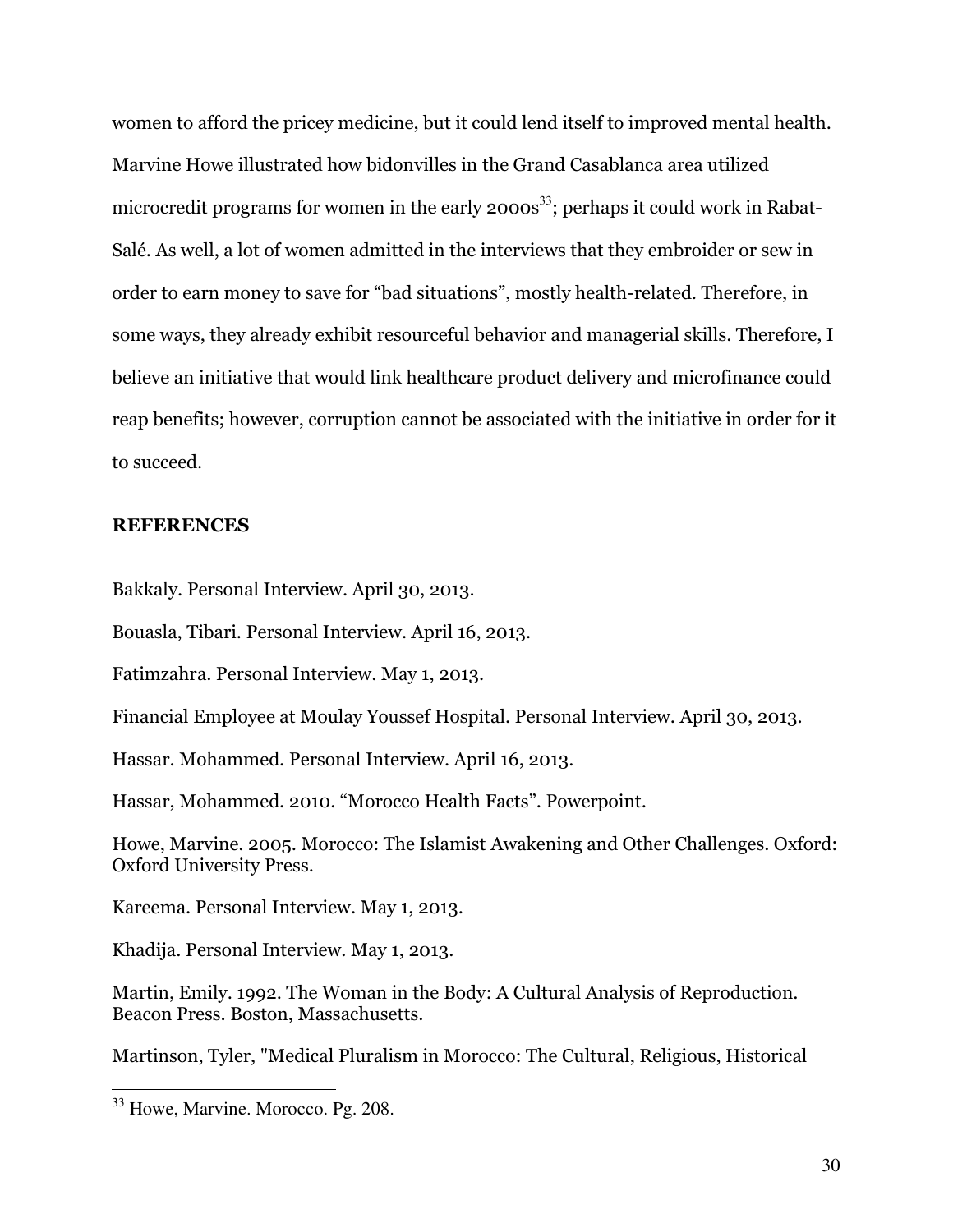and Political-Economic Determinants of Health and Choice." (2011).Independent Study Project (ISP) Collection. Paper 1001. http://digitalcollections.sit.edu/isp\_collection/1001

Miriam. Personal Interview. May 1, 2013.

Nurse at Moulay Youssef Hospital. Personal Interview. April 30, 2013.

Sanae. Personal Interview. May 1, 2013.

WHO Commission on Social Determinants of Health.WHO Centre for Health Development. "Our cities, our health, our future: Acting on social determinants for health equity in urban settings". Report of the Knowledge Network on Urban Settings, Kobe, Japan.

WHO. Country Cooperation Strategy for WHO and Morocco 2008-2013. 2009.

WHO. Morocco: The role of contractual arrangements in improving health sector performance.

## APPENDIX

## Interview Questions

**Background:**  What is your age? What is your occupation? / What is your year in school? What about your father? Mother? Brother or sister? What is your education? Where did/do you go to school? How long have you lived here? What was the reason that you or your family moved to live here?

## **Health Perceptions/Habits:**

What do you do to stay healthy? What do you eat everyday? When you have a headache, what do you do? Where do you think it came from? When you have a stomachache, what do you do? Where you do think it came from? When you have a toothache, what do you do? Where do you think it came from? When someone has HIV, where do you think it came from? When someone has TB, where do you think it came from? When was the last time you were sick? Why do you think it happened? What changes when you or a family member is sick? How does it make you feel to live here?